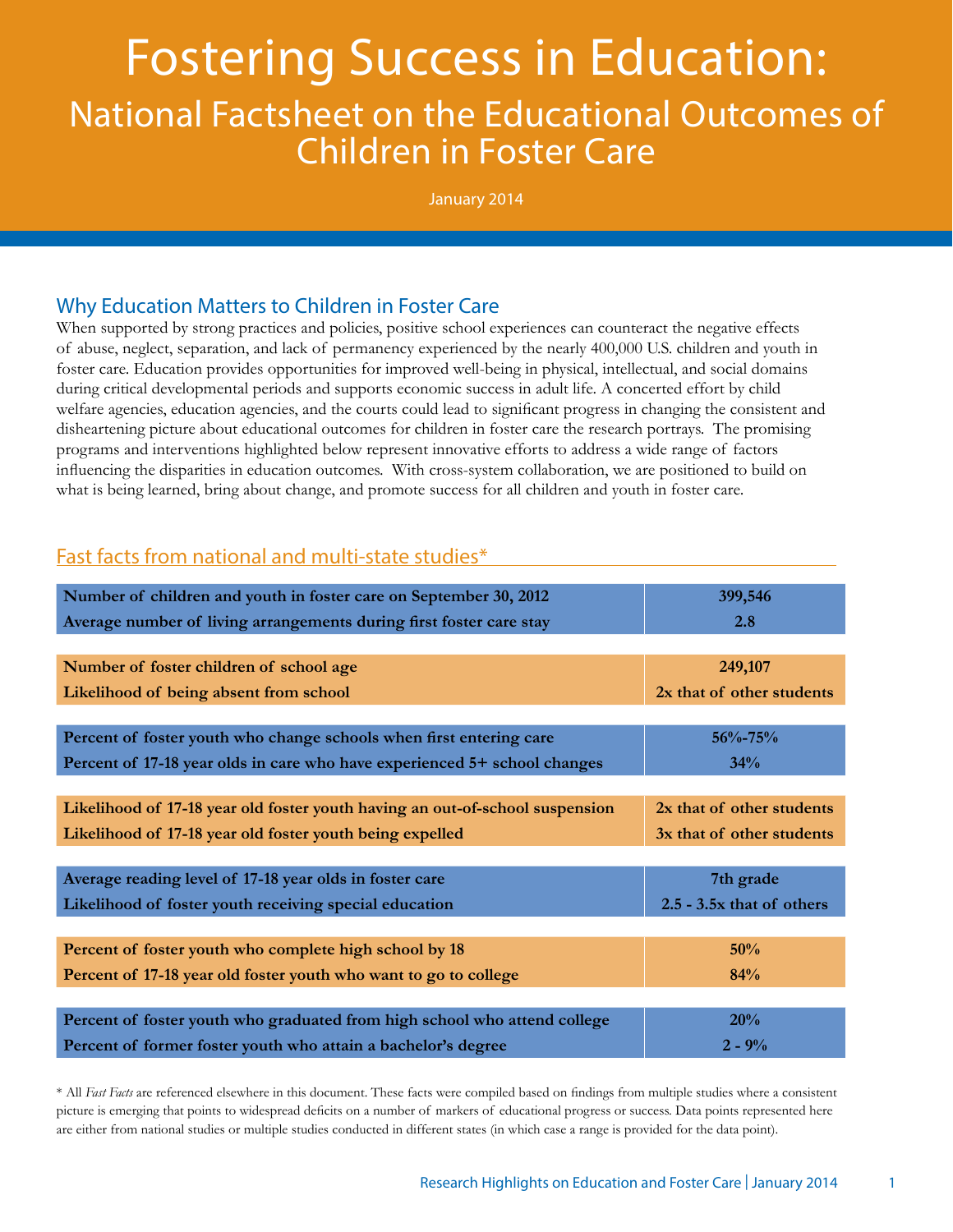# National Foster Care Data

National data on the number of children and youth in foster care and their characteristics provide a context for the research on the educational experiences of children and youth in foster care. Table 1 provides data on the characteristics of children and youth in foster care.

#### Table 1.

Characteristics of Children and Youth in Foster Care

| Number of children and youth in foster care on September 30, 2012          | 399,546       |            |
|----------------------------------------------------------------------------|---------------|------------|
| Characteristics of children and youth in foster care on September 30, 2012 | <b>Number</b> | Percentage |
| Age                                                                        |               |            |
| Young children (age $0-4$ )                                                | 132,845       | 33         |
| School age children and youth (age $5-17$ )                                | 249,107       | 62         |
| Young adults (age 18-20)                                                   | 17,302        | 4          |
| Race/Ethnicity*                                                            |               |            |
| White                                                                      | 166,195       | 42         |
| Black                                                                      | 101,938       | 26         |
| Hispanic (any race)                                                        | 84,523        | 21         |
| Other children and youth of color                                          | 34,371        | 9          |
| Gender                                                                     |               |            |
| Male                                                                       | 209,131       | 52         |
| Female                                                                     | 190,355       | 48         |

\* Includes 3 percent whose race/ethnicity was unknown

School age children in foster care commonly experience a number of moves while in out-of-home care as shown in Figure 1. These changes can significantly impact their school experiences. Data from Chapin Hall's Center for State Child Welfare Data shows that among school-aged youth who entered care between 2005-2009, each experienced an average of 2.8 living arrangements by the end of 2011, including their initial out-of-home placement when removed from home.

#### Figure 1.

## School-Age Children and Youth in Foster Care (5–17 Years) Who Entered Care Between 2005-2009: Number of Children by Number of Living Arrangements



2009 is represented in this data. The number of living arrangements was counted from entry date through the end of 2011. Source: The Center for State Child Welfare's 2011 data. The Center draws data from 29 states and two counties. Each youth who first entered care between 2005-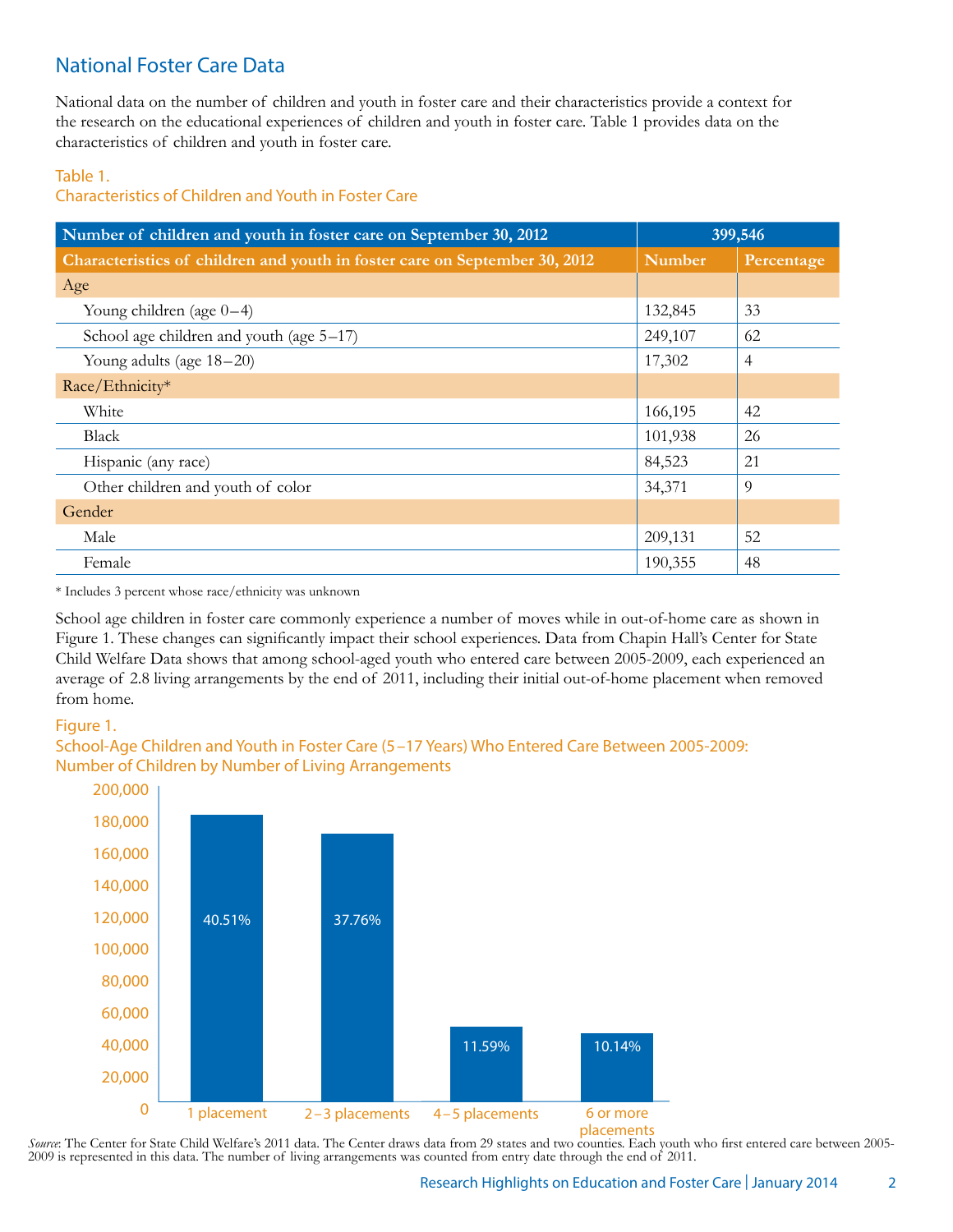# The Research Findings

#### Lay the Foundation for a Strong Start for Young Children in Care

Research has consistently found a high need for early intervention and early childhood education services among young children in foster care as a result of their developmental, emotional and behavioral problems.<sup>1, 2, 3, 4, 5</sup> Data suggest that effective interventions exist to improve the performance of children in foster care when entering kindergarten. Yet, several studies indicate that many young children do not receive the early intervention or early childhood education services they need to address these problems.<sup>6, 7,8</sup> Studies indicate that children in foster care as a group are less likely to be enrolled in Head Start than eligible, low income children.<sup>9</sup>

Promising Program: The Education Equals Partnership is working to close the educational achievement gap between children in foster care and their peers in California by focusing on young children who are at early risk for school failure. For example, in Fresno County children under the age of five were not routinely accessing early intervention programs or preschool despite qualifying for services due to their high risk of developmental delays. The Fresno County child welfare agency assigned an education liaison to ensure that toddlers and preschool-age children received the assessments and services that they needed to thrive. These efforts have increased the percentage of children enrolled in preschool from 42% to 59% over the past two years. The Partnership is using data such as these to target their school readiness efforts.<sup>10</sup>

Promising Program: A randomized control trial of the Kids in Transition to School (KITS) Program showed that children in foster care participating in this pre-kindergarten program were reported to show considerably less aggressive or oppositional classroom behavior than a comparison group.<sup>11</sup>

Promising Program: A study from the University of Delaware evaluating the Attachment and Biobehavioral Catch-up (ABC) intervention, a 10 session parenting program that targets children's self-regulation, showed that pre-school aged children in foster care who received this intervention exhibited stronger cognitive flexibility and theory of mind skills than a comparison group of children in foster care.<sup>12</sup>

Promising Program: In Illinois, all children between the ages of three and five receive a school readiness screening as part of the Integrated Assessment performed within 30 days of entering substitute care. Additionally, Early Childhood Procedures now require all children in care between the ages of three and five to be enrolled in an early childhood preschool program.<sup>13</sup>

#### Ensure School Stability

School changes are a significant problem for children and youth in foster care.<sup>14, 15</sup> Numerous studies have found that children in foster care frequently experience school changes.16, 17, 18, 19, 20, 21 These school changes often occur when children are initially removed from home, or when they move from one foster care living arrangement to another.<sup>22,</sup> <sup>23</sup> The rate of school mobility for children in foster care is greater than for their non-foster care peers.<sup>24, 25, 26</sup> Children who change schools frequently make less academic progress than their peers, and each time they change schools, they fall farther and farther behind.<sup>27</sup> School mobility has negative effects on academic achievement and is associated with dropping out.<sup>28</sup> Children in foster care tend to score lower than their peers on standardized tests<sup>29, 30, 31, 32, 33, 34</sup> and some of these differences predate their entry into foster care.35 Research consistently shows that children who are highly mobile, including both children in foster care and children experiencing homelessness, perform significantly worse on standardized tests than stably housed children.<sup>36, 37</sup>

Children who experience frequent school changes may also face challenges in developing and sustaining supportive relationships with teachers or with peers.38 Supportive relationships and a positive educational experience can be powerful contributors to the development of resilience and are vital components for healthy development and overall well-being.39 In a national study of 1,087 foster care alumni, youth who had even one fewer change in living arrangement per year were almost twice as likely to graduate from high school before leaving foster care.<sup>40</sup>

Promising Policy: The Fostering Connections to Success and Increasing Adoptions Act of 2008 requires child welfare agencies to have a plan for "ensuring the educational stability of the child while in foster care," including the child remaining in the school in which the child is enrolled at time of placement unless it is not in the best interests of the child.<sup>41</sup>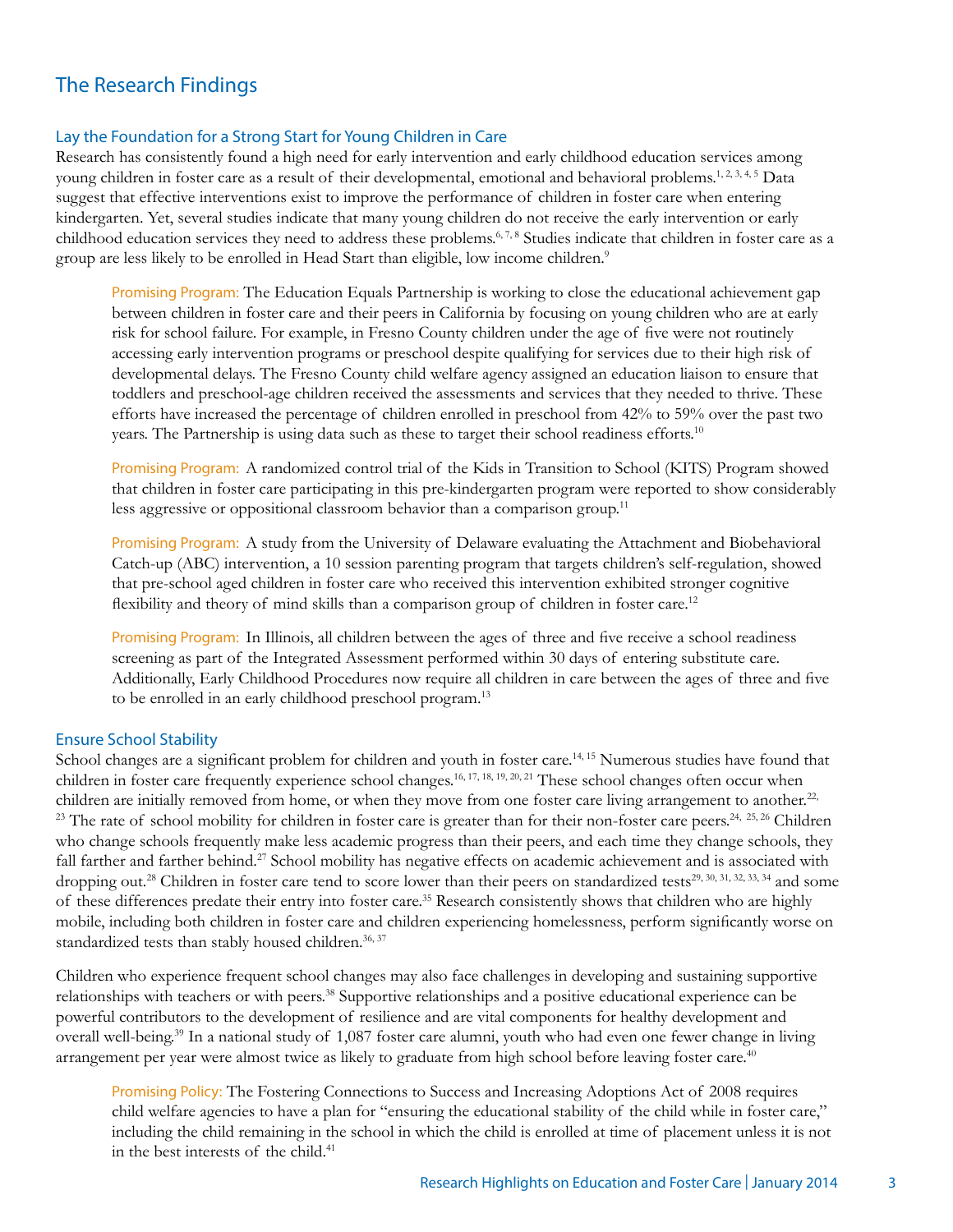Promising Practices: Many states have enacted legislation and developed policies to support maintaining school stability. Child welfare agencies have begun to use GIS mapping or other tools to locate living arrangements that allow a child to remain at the same school. Increasingly, child welfare agencies are collaborating with schools and others to make best interest decisions about school placement. Various tools and checklists have been created to assist with these important decisions. Child welfare agencies have also developed reimbursement mechanisms to provide transportation for children to remain in the same school.<sup>42</sup>

#### Enroll Students in School Quickly and Consistently

Delays in school enrollment can occur when a child's initial entry into foster care, or a subsequent change in living arrangement while in foster care, involves changing schools.<sup>43, 44</sup> These delays are often caused by failure to transfer records in a timely manner.45, 46 Delays in school enrollment can negatively impact attendance and have a number of other adverse consequences such as students having to repeat courses previously taken, schools failing to address the special education needs of students, and students being enrolled in inappropriate classes.<sup>47</sup>

States have been using various strategies to ensure prompt enrollment when school changes are necessary. Some states have passed legislation or issued joint policies to streamline the process, including allowing for immediate enrollment without typically required documents, and creating timelines for prompt enrollment and records transfers. Many jurisdictions are using enrollment forms designed to facilitate communication between child welfare agencies and schools. For example, some child welfare agencies and schools have designated specific staff to serve as liaisons for children in care and assist with a smooth transition to a new school.

Promising Policy: In cases when remaining in the same school is not in the best interests of the child, the Fostering Connections to Success and Increasing Adoptions Act of 2008 requires that "the State agency and local educational agencies . . . provide immediate and appropriate enrollment in a new school, with all of the educational records of the child provided to the school."48 States are now beginning to implement practices to meet this new federal mandate. The work of quickly enrolling foster children in school and ensuring better academic support has also been advanced by a recent amendment to the Family Educational Rights and Privacy Act (FERPA). This amendment, called the Uninterrupted Scholars Act (USA), was signed into law in January of 2013, and makes it easier for child welfare professionals to access the educational records of the foster youth in their care.<sup>49</sup>

#### Promote Regular School Attendance

Studies show that children who enter foster care have often missed a substantial number of school days <sup>50, 51</sup> and that once in foster care, children and youth often have higher school absence rates than their non-foster care peers.52, 53 The extent to which children experience absences from school appears to be influenced by the child's age, their pre-foster care experiences, and their experiences while in care,<sup>54, 55</sup> particularly when children are placed in congregate care.<sup>56</sup> One study found that school attendance problems increase as children in foster care enter adolescence.75

Promising Program: Allegheny County in Pennsylvania has established a data sharing program between the school system and the Department of Human Services that enables case workers and other child welfare staff to easily access the educational records of foster youth. This collaboration has led to the inclusion of an 'education page' in the electronic child welfare case record for each child involved in the child welfare system. One example of the benefit of access to shared data from the school district is case workers can be automatically alerted when a child has had three unexcused absences from school.<sup>58</sup>

#### Support Children to Prevent Serious Behavior Problems at School

A growing body of research documents the behavioral problems that children and youth in foster care experience – issues that impact their prospects for academic success– in the form of disciplinary infractions and other offenses.59, 60, 61 Children and youth in foster care experience school suspensions and expulsions at higher rates than non-foster care peers.62, 63, 64 Some educational experts believe that failure to address the needs of children in foster care leads to behavioral problems at school.<sup>65</sup>

In addressing behavioral problems with students in foster care, schools need to understand the impact of trauma on the lives of many children and youth in care. Research suggests that between half and two-thirds of all children are exposed to one or more adverse childhood experiences that can be trauma-inducing. Not surprisingly, children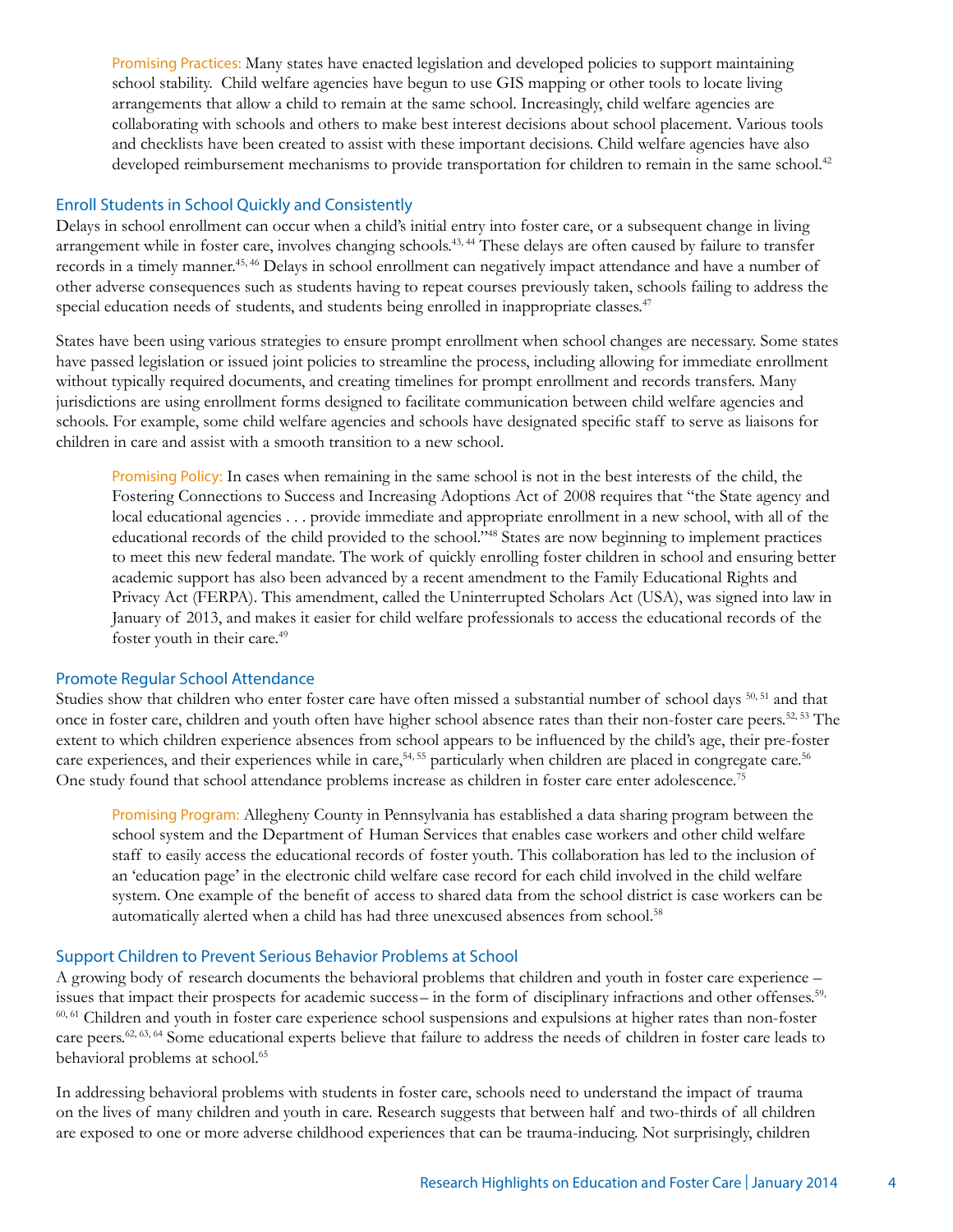in foster care experience trauma on a disproportionate basis.<sup>66, 67</sup> From medical centers to courts to child welfare systems, several evidence-supported and evidence-based approaches to address trauma have been developed and have proven to be effective. These approaches include trauma-informed systems (approaches that shape organizations to be more trauma-sensitive) and trauma-specific treatment interventions (implemented at the individual-level to address trauma and its symptoms).

Promising Practice: In 2005, the Massachusetts Advocates for Children, Harvard Law School, and the Task Force on Children Affected by Domestic Violence launched Helping Traumatized Children Learn, a policy agenda for the state. Schools are encouraged to adopt a "Flexible Framework" for trauma-sensitive practices and supports at the school-wide level. More specifically, schools are asked to incorporate an understanding of trauma into strategic planning, academic programming, staff training and reviewing and implementing school discipline policies to ensure they reflect an understanding of the role of trauma in student behaviors.<sup>68</sup> Ensuring that schools are trauma-sensitive is a collaborative process that involves participation on behalf of parents, teachers, administrators, and staff. Furthermore, to close the gap between government policy and what works in schools, these same stakeholders must advocate all levels of government to include holistic school-wide trauma-sensitivity when developing policy.<sup>69</sup>

#### Meet Children's Special Education Needs with Quality Services

Research indicates that children in foster care experience rates of emotional and behavioral problems impacting their education that are higher than their peers who have not been involved in the child welfare system.<sup>70</sup> Studies consistently document that significant percentages of children in foster care have special education needs and/or are receiving special education services,<sup>71, 72, 73, 74, 75, 76</sup> with several studies showing that children and youth in foster care are between 2.5 and 3.5 times more likely to be receiving special education services than their non foster care peers.<sup>77,</sup>  $78,79$  Research also suggests that children in foster care who are in special education tend to change schools more frequently, be placed in more restrictive educational settings, and have poorer quality education plans than their nonfoster care peers in special education.80 Studies conducted with California caregivers and school liaisons indicate that children in foster care need more intensive educational and support services to succeed in school.<sup>81, 82</sup> While screening foster youth for special education needs has been shown to increase the chance that youth receive needed services, one study showed that 84% of foster youth whose screenings indicated potential special education needs did not receive related services within 9-12 months.<sup>83</sup>

Promising Program: A randomized trial of sixty-nine 16.5-17.5 year olds receiving both special education and foster care services found that 72% of youth involved in the *TAKE CHARGE* program had graduated high school or obtained a GED a year after the program compared to only 50% of the control group. The *TAKE CHARGE* intervention involves weekly coaching in self-determination and goal setting skills as well as quarterly mentoring by former foster youth.<sup>84</sup>

Promising Programs: A number of states, including Arizona, Connecticut, Delaware, Hawaii, Illinois, Massachusetts, Maine, Missouri, and Vermont have developed statewide surrogate parent programs to ensure that children in foster care and other students are assigned surrogate parents on a prompt basis. These programs train and maintain a pool of surrogate parents statewide to represent children with disabilities in the special education process. Such statewide programs are particularly critical for children living in group homes and other residential settings who will not have a foster parent to represent them in the special education process.

#### Support Students to Succeed and Graduate

Researchers have found that youth in foster care graduate at relatively low rates<sup>85, 86</sup> and are less likely to complete high school than their non-foster care peers.<sup>87, 88, 89, 90, 91</sup> This is troubling considering that high school graduates earn an average of \$8,500 more per year.<sup>92</sup> When foster youth do complete high school, they often graduate later than expected.<sup>93</sup> Studies consistently show that children in foster care tend to experience high levels of grade retention<sup>94, 95</sup> and are more likely to be retained than are their non-foster care peers.<sup>96, 97, 98, 99, 100</sup> Research shows that because of grade retention, children in foster care are more likely to be old for their grade and be undercredited compared to their peers who have not been involved with the child welfare system.<sup>101, 102</sup> These results on retention and being old for grade are important because both are strong predictors of dropping out of school.103 Research also suggests that young people in foster care are less likely to graduate from high school if they experience repeated changes in their foster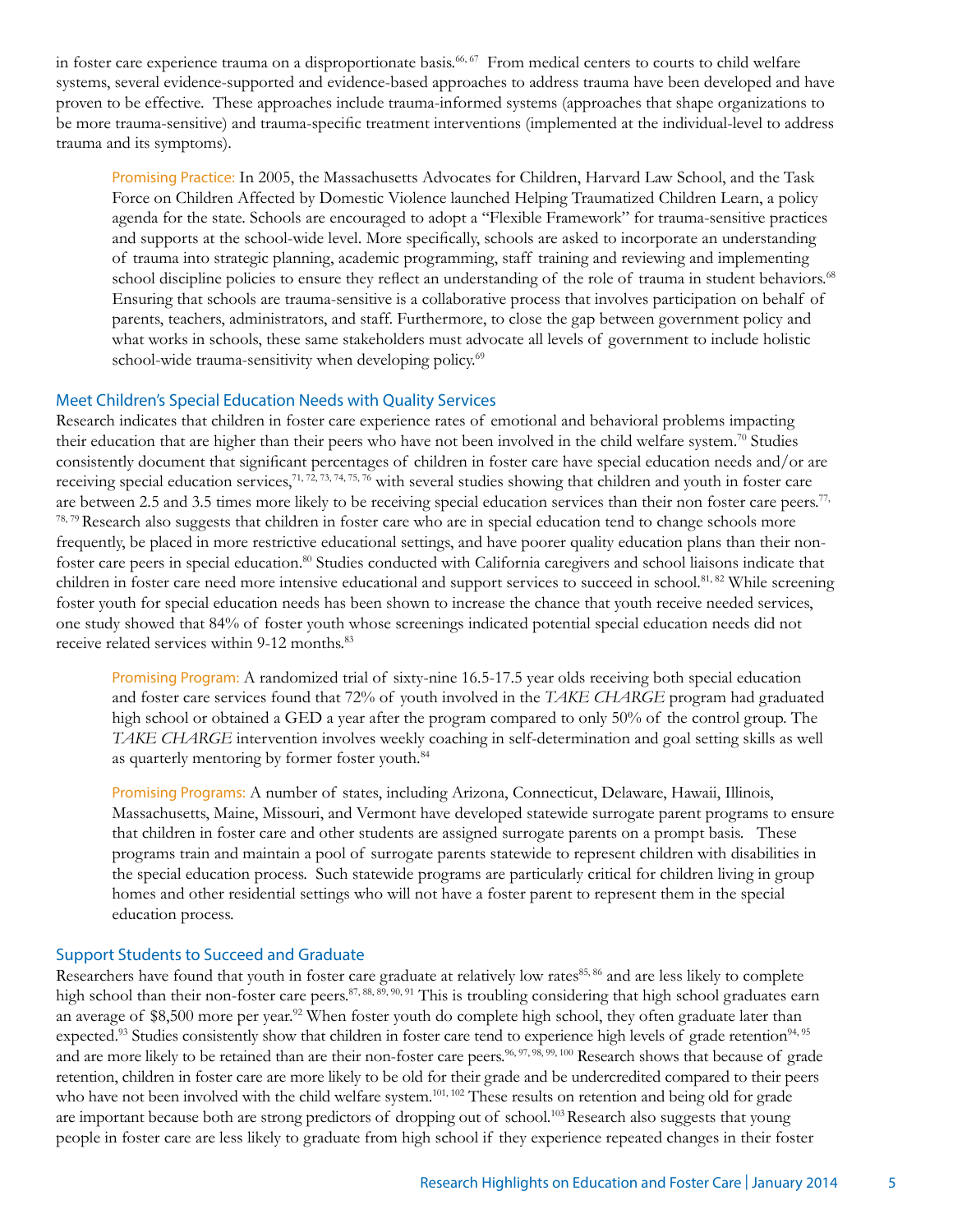care living arrangements.<sup>104, 105</sup> Youth in foster care are more likely to complete high school with a GED than with a high school diploma.<sup>106</sup> Youth of color in foster care, in particular, are less likely to have a high school diploma and more likely to have a GED than youth in foster care who are non-Hispanic white.<sup>107, 108, 109</sup> These findings are of concern because despite the fact that having a GED can improve the life chances of individuals who do not graduate from high school, a GED is not equivalent to a regular high school diploma when it comes to labor market outcomes and post-secondary educational attainment. Compared to high school graduates, individuals who have a GED earn less, on average, and are less likely to graduate from college.110

Promising Policy: Maine has enacted legislation to ensure that the goal of graduation does not remain beyond reach for children in foster care. This legislation assigns an educational liaison to each youth experiencing educational disruption and requires schools to develop an individualized graduation plan based on input from the student's prior school that identifies all credits and coursework to be completed. Schools must adopt a credit recognition policy that may include considering testing or written work to demonstrate competency and ensures that partial credits count towards graduation. The legislation also permits students to obtain a course waiver if a student has previously completed a course which is similar or demonstrates knowledge of the subject matter. The legislation furthermore provides access to credit recovery and remedial programs as well as access to a state-issued diploma for students who meet state graduation standards but are unable to obtain a school-district-issued high school diploma.111

Promising Program: The *Graduation Success* program provided by *Treehouse* in Washington state works with youth in care in middle and high school to create individualized plans for each youth in care to work towards academic success. *Graduation Success* monitors students' academics, behavior, and attendance while connecting students with academic resources such as tutoring, college counseling, and career preparation. *Graduation Success* also works with students facing obstacles common amongst youth in care such as transitioning between schools, retrieving course credit, and addressing special education needs. Of the 39 high school seniors involved in *Graduation Success* in the 2012-2013 school year, 24 graduated and eight others have an active plan for completing high school.<sup>112</sup>

#### Support Transitions to College

Although studies indicate that youth in foster care have college aspirations,<sup>113,114</sup> numerous studies have found lower college enrollment rates<sup>115, 116</sup> and lower college completion rates<sup>117, 118, 119, 120</sup> among young people who have been in foster care than among other young adults. While one study suggests that former foster youth who do enroll in college are confident about their academic abilities and optimistic about their chance of success in college, the same study indicates that former foster youth lag behind their college peers in academic performance.<sup>121</sup> Research suggests that enrollment in college is more likely when young people are allowed to remain in care until age  $21^{122}$  or receive mentoring services.<sup>123</sup> Research indicates that graduation from college is more likely when young people have had fewer foster care living arrangement moves.124 A few studies have examined the relationship between postsecondary educational attainment and race/ethnicity among young people who had been in foster care and the findings have been mixed.<sup>125, 126, 127, 128</sup> Studies have found that financial difficulties, needing to work, and concerns about housing are among the barriers that prevent former foster youth from pursuing postsecondary education.<sup>129, 130</sup> Overcoming these barriers is important because increasing postsecondary educational attainment among youth in foster care would increase their average work-life earnings. With a four year degree, youth in foster care could expect to earn approximately \$481,000 more, on average, over the course of their work-life than if they had only a high school diploma. Even if they did not graduate with a degree, completing any college would increase their work-life earnings, on average, by \$129,000.131

Promising Programs: College enrollment during the first year after expected high school graduation among youth in foster care in Washington State rose from 16% in the high school years of 2005–06 to 20% in 2008–09. The researcher credits this improvement to a number of programs implemented or expanded in Washington State over the past decade that provide educational support to foster youth. These programs offer services such as educational advocacy and financial assistance such as scholarships designed to keep foster youth enrolled in school, increase the high school graduation rate, and improve college enrollment rates.132

Promising Programs: Campus support programs, which provide college students who aged out of foster care with an array of financial, academic, social/emotional, and logistical (e.g., housing) supports to help them stay in school and graduate, have the potential to increase postsecondary educational attainment among youth formerly in foster care.133 Although additional research is needed to evaluate their impact on education outcomes, the number of such programs has grown rapidly in recent years, especially in California and Michigan.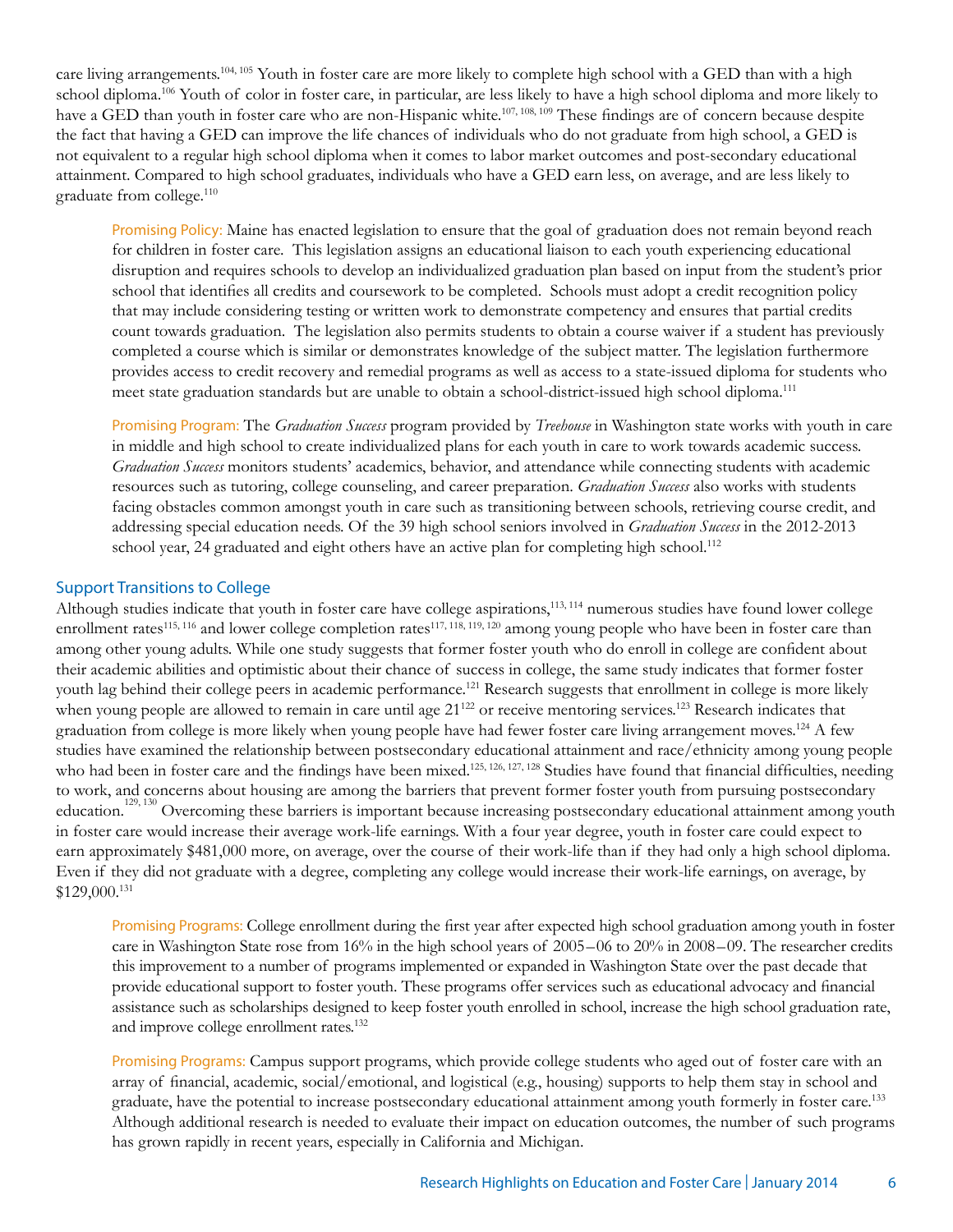Promising Programs: Some California counties, including Santa Clara and Fresno, are increasingly linking youth in foster care to college preparation programs such as AVID (Advancement Via Individualized Determination), which targets students in the academic middle who are likely to be the first member of their family to attend college.<sup>134</sup> Research has found that students who participate in AVID and AVID-like programs out-perform their peers on standardized tests, attendance, and credit accumulation. In addition, their grade point averages remained high despite enrollment in more rigorous courses.135

#### Support Caregivers

From increasing learning to reducing problem behaviors at school, research shows that effective parenting techniques used by caregivers lead to improved academic outcomes for children and youth. Offering training to foster parents in effective tutoring and behavior improvement methods is an important next step in improving the quality of education for foster youth.<sup>136</sup>

Promising Program: A Belgium study of 49 children in foster care suggests that supportive parenting was associated with less problem behavior over a two year period, while increases in negative parenting strategies led to increased problem behavior over the same period.137

Promising Program: A study of youth in foster care in Ontario showed that training foster parents in tutoring methods led to significant gains in reading and math skills among 6-13 year olds. These positive effects were seen despite the fact that in only approximately half of all cases did the research team considered the foster parents' tutoring to strictly adhere to the intervention guidelines.<sup>138</sup>

#### **Conclusion**

There is overwhelming evidence that children and youth in care are a vulnerable population in our public education system. The achievement gap between youth in care and the general population is staggering, with youth in care trailing their peers in standardized test performance, high school graduation rates, and likelihood of attaining post-secondary education. There is also a large evidence base to explain many of the factors that lead to this unacceptable disparity. What the field lacks are enough viable interventions and the capacity to evaluate new and promising solutions. While this document is not comprehensive in its scope, it highlights a number of promising interventions and programs from around the country that are improving educational outcomes for youth in foster care.

We are accustomed to thinking about the educational achievement of vulnerable children as an issue of the individual child. It is also a school-level and system-level issue, raising important questions around how to foster collaboration between the education and child welfare systems and design interventions to enhance the education of the most vulnerable children. To ensure that all youth in care are afforded opportunities to learn and develop the skills necessary to be successful in life, the field must continue to invest in developing the tools, materials, ideas, practices, and policies that support the work of the caseworkers, teachers, judges, lawyers, parents, and foster parents working to improve the educational experiences of these children. We must also invest in research so that we are building a body of evidence of the effectiveness of these approaches and holding ourselves accountable for improving the trajectories of children in foster care. The resources expended to improve educational outcomes for these children is a worthwhile investment in the improved life outcomes of foster youth that in turn strengthens our communities, economy, and society.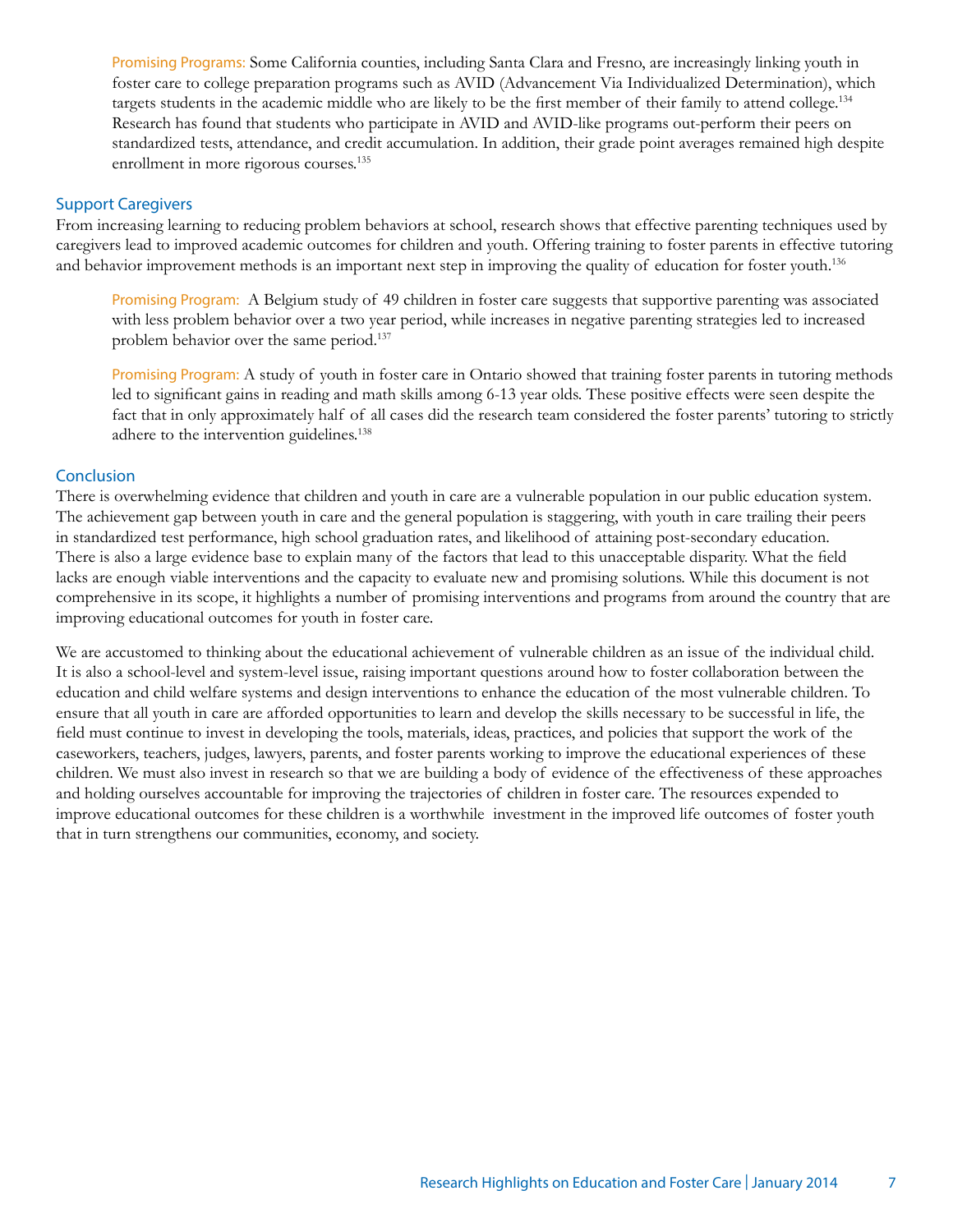# References

Advocates for Children of New York, Inc. (2000). *Educational neglect: The delivery of educational services to children in New York City's foster care system.* New York: Advocates for Children.

Alexander, K.L., Entwhistle, D.R. & Kabbani, N.S. (2001). The dropout process in life course perspective: Early risk factors at home and school. *Teachers College Record*, 103, 760-822.

Barrat, V.X., & Berliner, B. (2013). The Invisible Achievement Gap, Part 1: Education Outcomes of Students in Foster Care in California's Public Schools. San Francisco: WestEd.

Boesel, D., Alsalam, N., & Smith, T. M. (1998, February). *Educational and labor market performance of GED recipients.* Washington DC: National Library of Education, Office of Educational Research and Improvement, U.S. Department of Education.

Bozick, R. & DeLuca, S. (2005). Better late than never? Delayed enrollment in the high school to college transitions. *Social Forces*, 84, 527-550.

Burley, M. (2009). *Foster Care to College Partnership: Evaluation of education outcomes for foster youth*. Washington State Institute for Public Policy. Retrieved December 13, 2010 from http://www.wsipp.wa.gov/rptfiles/09-12-3901.pdf

Burley, M. (2010). *High school graduation and dropout trends for Washington State foster youth (2005-2009)*. Olympia, WA: Washington State Institute for Public Policy.

Burley, M. & Halpern, M. (2001). *Educational attainment of foster youth: Achievement and graduation outcomes for children in state care*. Olympia, WA: Washington State Institute for Public Policy.

Castrechini, S. (2009). *Educational outcomes in court-dependent youth in San Mateo County. Issue Brief: Court Dependent Youth*. Stanford, CA: John W. Gardner Center for Youth and Their Communities.

Cheung, C., Lwin, K. Jenkins, J. M. (2012). Helping Youth in Care Succeed: Influence of Caregiver Involvement on Academic Achievement, *Children and Youth Services Review*, 34:6, 1092-1100.

Child Trends. (2010). *Child Trend DataBank: Head Start*. Retrieved February 28, 2011 from http://www. childtrendsdatabank.org/?q=node/352

Choice, P., D'Andrade, A., & Gunther,K. (2001). *Education for foster children: Removing barriers to academic success.* Berkeley, CA: University of California, Berkeley. School of Social Welfare. Bay Area Social Services Consortium.

Cole, S.F., Eisner, A., Gregory, M., & Ristuccia, J. (2013). *Helping Traumatized Children Learn: Creating and Advocating* 

*for Trauma-Sensitive Schools.* Boston, MA: Massachusetts Advocates for Children. Retrieved January 14, 2014 from https://neushi.org/student/programs/attachments/shi\_ Trauma2.pdf.

Cole, S.F., O'Brien, J.G., Gadd, M.G., Ristuccia, J., Wallace, D.L., & Gregory, M. (2005). *Helping Traumatized Children Learn: Supportive School Environments for Children Traumatized by Family Violence.* Boston, MA: Massachusetts Advocates for Children. Retrieved October 17, 2013 from http://www. massadvocates.org/documents/HTCL\_9-09.pdf.

Conger, D. & Rebeck, A. (2001). *How children's foster care experiences affect their education*. New York: Vera Institute of Justice.

Copeland, W.E., Keeler, G., Angold, A., & Costello, E.J. (2007). *Traumatic events and posttraumatic stress in childhood.* Archives of General Psychiatry, 64(5), 577-584.

Courtney, M.E., Dworsky, A., Brown, A., Cary, C., Love, K., & Vorhies, V. (2011). *Midwest evaluation of the adult functioning of former foster youth: Outcomes at age 26*. Chicago, IL: Chapin Hall at the University of Chicago.

Courtney, M.E., Dworsky, A., & Lee, J. (2010). *Midwest evaluation of the adult functioning of former foster youth: Outcomes at age 23 and 24*. Chicago, IL: Chapin Hall at the University of Chicago.

Courtney, M.E., Dworsky, A., Cusick, G.R., Havlicek, J., Perez, A., & Keller, T. (2007). *Midwest evaluation of the adult functioning of former foster youth: Outcomes at age 21*. Chicago, IL: Chapin Hall Center for Children at the University of Chicago.

Courtney, M.E., Terao, S., & Bost, N. (2004). *Midwest evaluation of the adult functioning of former foster youth: Conditions of youth preparing to leave state care*. Chicago, IL: Chapin Hall Center for Children at the University of Chicago.

Davis, R.J. (2006). *College Access, Financial Aid, and College Success for Undergraduates From Foster Care.* Washington, DC: National Association of Student Financial Aid Administrators.

Day, A., Dworsky, A., Fogarty, K., Damashek, A. (2011). An examination of post-secondary retention and graduation among foster care youth enrolled in a four-year university, *Children and Youth Services Review*, 33(11), 2335-2341.

Day, A., Riebschleger, J., Dworksy, A., Damashek, A., Fogarty, K. (2012). Maximizing educational opportunities for youth aging out of foster care by engaging youth voices in a partnership for social change, *Children and Youth Services Review*, 34(5), 1007-1014.

Dworsky, A., & Courtney, M. (2010). *Does extending foster care beyond age 18 promote postsecondary educational attainment?* Chicago: Chapin Hall at the University of Chicago.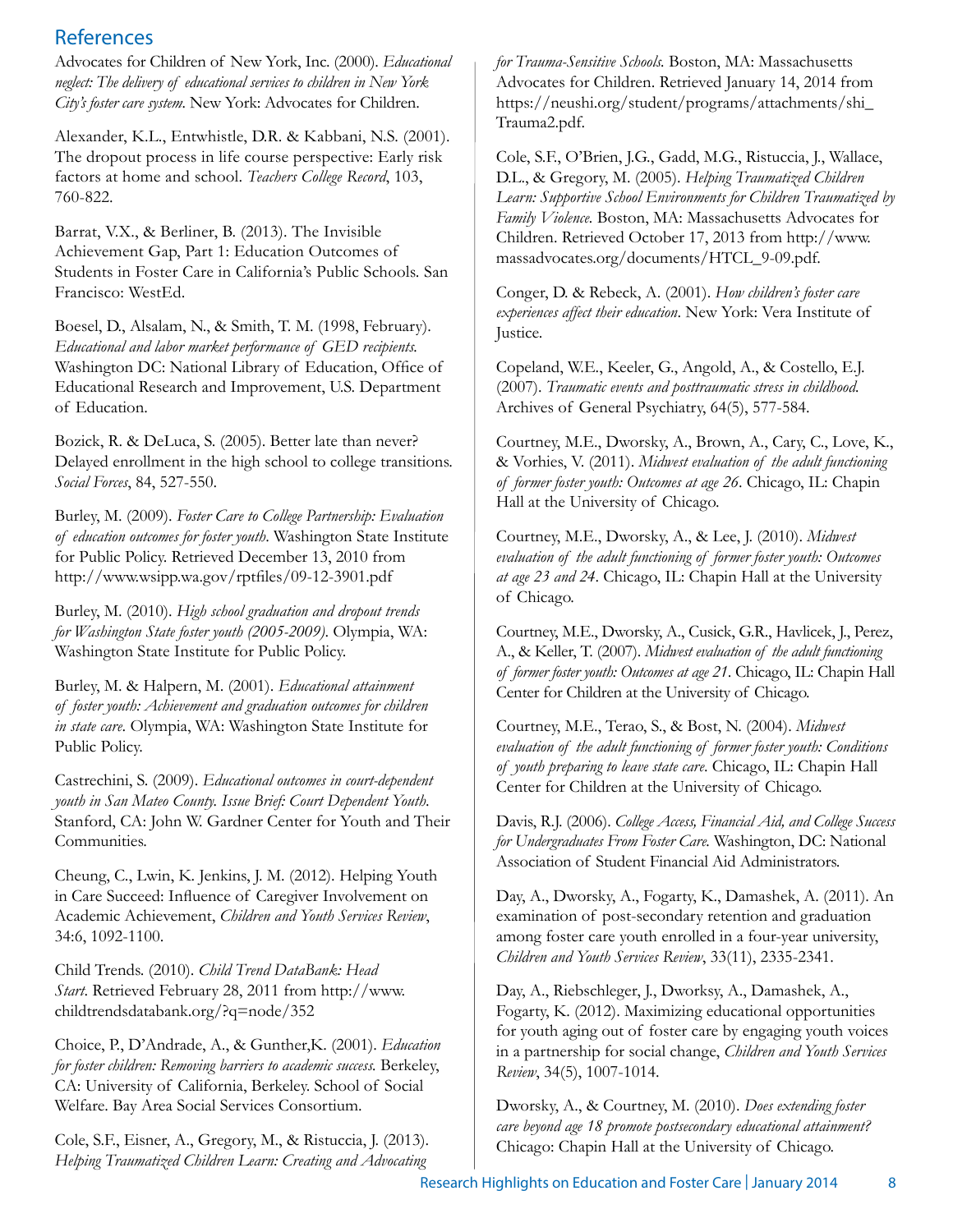Dworksky, A. & Perez, A. (2009). Helping former foster youth graduate from college through campus support programs. *Children and Youth Services Review*, 32(2), 255-263.

Dworksky, A. & Perez, A. (2009). *Helping former foster youth graduate from college: Campus support programs in California and Washington State*. Retrieved February 24, 2011 from http:// www.chapinhall.org/sites/default/files/Guardian%20 Scholars%202009.pdf

Felitti, V.J., Anda, R.F., Nordenberg, D., Williamson, D.F., Spitz, A.M., Edwards, V., Koss, M.P., & Marks, J.S. (1998). *Relationship of childhood abuse and household dysfunction tom any of the leading causes of death in adults: The Adverse Childhood Experiences (ACE) Study.* American Journal of Preventative Medicine, 14(4), 245-258.

Flynn, R. J., Marquis, R. A., Paquet, M. P., Peeke, L. M. (2011). *Effects of Tutoring by Foster Parents on Foster Children's Academic Skills in Reading and Math: A Randomized Effectiveness Trial.* Retrieved September 11, 2013 from http://www. socialsciences.uottawa.ca/crecs/eng/documents/ef\_tu\_ foster\_parents.pdf

Frerer, K., Sosenko, L.D., Pellegrin, N., Manchik, V., Horowitz, J. (2013). *Foster youth stability: A study of California foster youths' school and residential changes in relation to educational outcomes.* Retrieved September 24, 2013 from http://www. iebcnow.org/IEBCPublicFiles/iebc.public/67/67e52ff2- 4b46-4afa-8133-ba223aa80c33.pdf

Geenen, S. & Powers, L. (2006). Transition planning for foster youth. *Journal for Vocational Special Needs Education*, 28 (2), 4-15.

Geenen, S., & Power, L. (2006). Are we ignoring youths with disabilities in foster care? An examination of their school performance. Retrieved February 24, 2011 from http://www.rtc.pdx.edu/PDF/ pbAreWeIgnoringFosterYouth.pdf

Grubb, W.N. (1999). *Learning and earning in the middle: The economic benefits of a baccalaureate education*. New York: Community College Research Center.

Harris, M. S., Jackson, L. J., O'Brien, K., & Pecora, P. J. (2009). Disproportionality in education and employment outcomes of adult foster care alumni *Children and Youth Services Review*, 31, 1150-1159.

Heckman, J., Humphries, J., & Mader, N. (2010). *The GED. Working Paper 16064*. Cambridge, MA: National Bureau of Economic Research.

H.R. 6893 (110th): *Fostering Connections to Success and Increasing Adoptions Act of 2008*. Retrieved January 14, 2014 from http://www.gpo.gov/fdsys/pkg/BILLS-110hr6893enr/ pdf/BILLS-110hr6893enr.pdf

Illinois Department of Children and Family Services, Procedures 314, Educational Services, February 27, 2007 – P.T. 2007.03, retrieved on Nov. 12, 2013 from www.state. il.us/dcfs/docs/ocfp/procedures\_314.pdf.

Jim Casey Youth Opportunities Initiative. (2013). *Cost Avoidance: The Business Case for Investing in Youth Aging out of Foster Care.* Retrieved on December 6, 2013 from http://jimcaseyyouth.org/sites/default/files/Cost%20 Avoidance%20Issue%20Brief\_EMBARGOED%20 until%20May%206.pdf

Jim Casey Youth Opportunities Initiative. (2012). *Promoting Development of Resilience Among Young People in Foster Care.* Retrieved on December 11, 2013 from http:// jimcaseyyouth.org/sites/default/files/documents/ Issue%20Brief%20-%20Resilience.pdf

Jimerson, S. R. (2001). A synthesis of grade retention research: Looking backward and moving forward. *The California School Psychologist*, 6, 447–459.

Kerbow, D. (1996). Patterns of urban school mobility and local school reform. *Journal of Education for Students Placed At-Risk*, 1, 147-169.

Larson, A.M. (2010). Cross systems comparisons of children in treatment foster care: Using agency data to study cross-systems child outcomes. *Children and Youth Services Review*, 32, 89-97.

Lee, M.Y. & Jonson-Reid, M. (2009). Needs and outcomes for low income youth in special education: Variations by emotional disturbance diagnosis and child welfare contact. *Children and Youth Services Review*, 31(7), 722-731.

Lewis-Morrarty, E., Dozier, M., Bernard, K., Terracciano, S.M., Moore, S.V. (2012). Cognitive flexibility and theory of mind outcomes among foster children: Preschool followup results of a randomized clinical trial, *Journal of Adolescent Health*, 51(2), S17-S22.

Lloyd, C., Barth, R.. (2011). Developmental outcomes after five years for foster children returned home, remaining in care, or adopted, *Children and Youth Services Review*, 33, 1383- 1391.

Maine Public Law Chapter 451, H.P. 1296 – L.D. 1860. An Act to Implement the Recommendations of the Task Force To Engage Maine's Youth Regarding Successful School Completion. Sec. 1. 20-A MRSA §257, sub-§4.

McMillen, C., Auslander, W., Elze, D., White, T., & Thompson, R. (2003). Educational experiences and aspirations of older youth in foster care. *Child Welfare* 82(4), 475-495.

National Foster Care Review Coalition. (2009). *Meeting the educational needs of children in foster care: A national perspective*.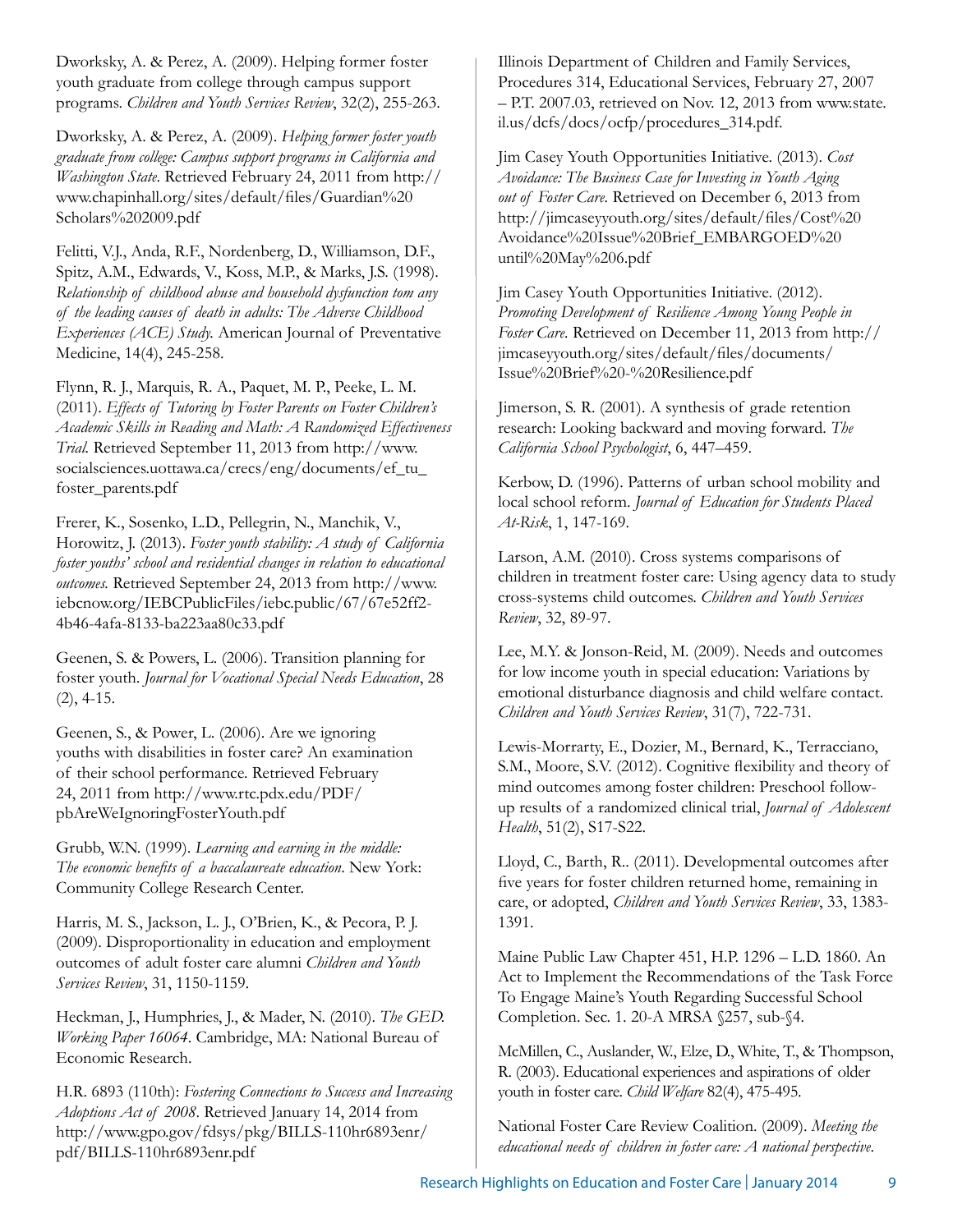Retrieved December 13, 2010 from http://nfcrc.files. wordpress.com/2010/05/nfcrc-education.pdf

Obradović, J., Long, J. D., Cutuli, J. J., Chan, A., Hinz, E., Heistad, D., & Masten, A. S. (2009). Academic achievement of homeless and highly mobile children in an urban school district: Longitudinal evidence on risk, growth, and resilience. *Development and Psychopathology*, 21, 493-518.

O'Brien, K., Pecora, P.J., Echohawk, L.A., Evans-Campbell, T., Palmanteer-Holder, N. & Roller White, C. (2010). Educational and employment achievements of American Indian/Alaska Native Alumni of Foster Care. *Families in Society,* 91,(2), 149-157.

Parrish, T.C., Graczewski, C., Stewart-Teitelbaum, A., & Van Dyke, N.(2001). *Policies, procedures, and practices affecting the education of children residing in group home: Final report*. Sacramento, CA: American Institutes for Research.

Pears, K.C., Heywood, C.V., Kim, H.K., Fisher, P.A. (2011). Prereading deficits in children in foster care, *School Psychology Review*, 40(1), 140-148.

Pears, K.C., Kim, H.K., Fisher, P.A. (2012). Effects of a school readiness intervention for children in foster care on oppositional and aggressive behaviors in kindergarten, *Children and Youth Services Review*, 34(12), 2361-2366.

Pecora, P., Kessler, R., Williams, J., O'Brien, K., Downs, C., English, D., White, J., Hiripi, E., White, C., Wiggins, T., & Holmes, K. (2005). *Improving family foster care: Findings from the Northwest Foster Care Alumni Study*. Seattle, WA: Casey Family Programs.

Pecora, P.J., Kessler, R.J., Williams, J., Downs, A. C., English, D.J., White, J. & O'Brien, K. (2009). *What Works in Foster Care?: Key Components of Success From the Northwest Foster Care Alumni Study*. New York: Oxford University Press.

Pecora, P., Williams, J., Kessler, R., Hiripi, E., O'Brien, K., Emerson, J., Herrick, M., Torres, D. (2006). Assessing the educational achievements of adults who formerly were placed in family foster care. *Child and Family Social Work*, 11, 220-231.

Peters, C., Dworsky, A., Courtney, M., & Pollack, H. (2009). *Extending Foster Care to Age 21: Weighing the Costs to Government against the Benefits to Youth*. Chapin Hall at the University of Chicago.

Petrenko, C.L.M., Culhane, S.E., Garrido, E.F., Taussig, H.N. (2011). Do youth in out-of-home care receive recommended mental health and educational services following screening evaluations?. *Children and Youth Services Review*, 33(10), 1911-1918.

Powers, L.E., Geenen, S., Powers, J., Pommier-Satya, S.,

Turner, A., Dalton, L.D., Drummond, D., Swank, P. (2012). My Life: Effects of a longitudinal, randomized study of self-determination enhancement on the transition outcomes of youth in foster care and special education, *Children and Youth Services Review*, 34(11), 2179-2187.

Rafferty, Y., Shinn, M., & Weitzman, M. (2004). Academic achievement among formerly homeless adolescents and their continuously housed peers. *Journal of School Psychology,* 42, 179-199.

Reynolds, A.J., Chen, C-C., & Herbers, J.E. (2009). *School mobility and educational success: A research synthesis and evidence on prevention*. Paper presented at the Workshop on the Impact of Mobility and Change on the Lives of Young Children, Schools, and Neighborhoods, Board on Children, Youth, and Families, National Research Council, June 29-30, 2009, Washington, DC.

Rubin, D.H., Erickson, C.J, San Agustin, M., Cleary, S.D., Allen, J.K., & Cohen, P. (1996). Cognitive and academic functioning of homeless children compared with housed children. *Pediatrics*, 97(3), 289-294.

S. 3472 (112th): *Uninterrupted Scholars Act (USA).* (2012). Retrieved January 14, 2014 from http://www.gpo.gov/ fdsys/pkg/BILLS-112s3472enr/pdf/BILLS-112s3472enr. pdf

Shea, N., Weinberg, L., Zetlin, A. (2011). *Meeting the Challenge: A Preliminary Report on the Education Performance of Foster Youth in Three California Counties.* Prepared for the Stuart Foundation.

Shinn, S. (2003). Building evidence to promote the educational competence of youth in foster care. *Child Welfare*, 82, 615-632.

Siegel, G.L. (2009). *Permanency and child well-being: An examination of preliminary data from the Minnesota Permanency Demonstration*. Retrieved December 13, 2010 from http:// www.iarstl.org/papers/MNPermanencyEffects.pdf

Skakalski, E.L., Murphy, S., Whitehill, E. (2013). *Improving Educational Outcomes for Child Welfare-Involved Youth: Allegheny County's Implementation of the Child Welfare Education Screen*. Allegheny County Department of Human Servcies.

Smith, T.M. (2003). Who values the GED? An examination of the paradox underlying the demand for the general education development credential. *Teacher's College Record,* 105(3), 349-415.

Smithgall, C., Gladden, R.M., Howard, E., Goerge, R., Courtney, M. (2004). *Educational experiences of children in outof-home care*. Chicago, IL: Chapin Hall Center for Children at the University of Chicago.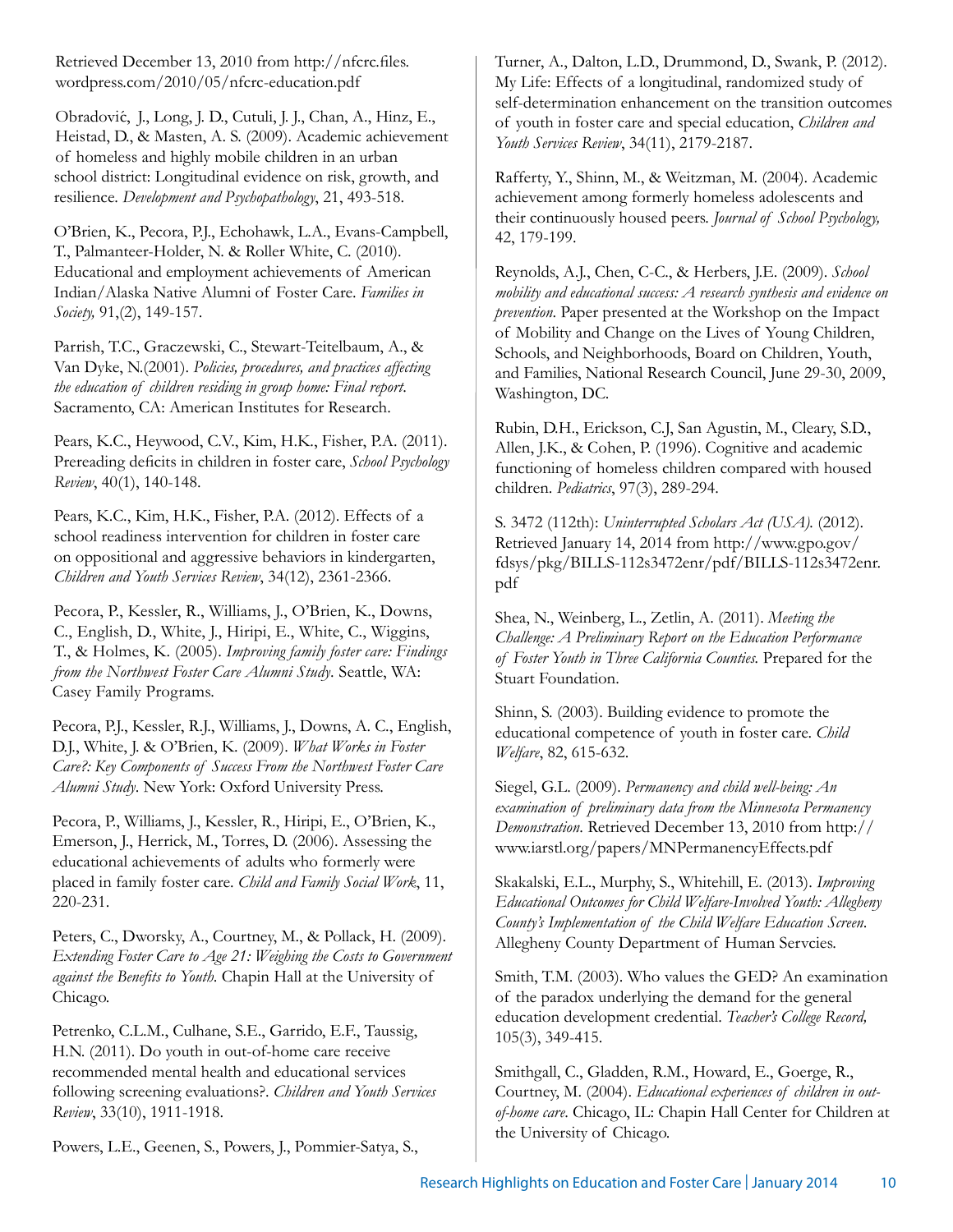Smithgall, C., Jarpe-Ratner, E. & Walker, L. (2010). *Looking back, moving forward: Using integrated assessments to examine the educational experiences of children entering foster care*. Retrieved December 13, 2010 from http://www.chapinhall.org/ research/report/looking-back-moving-forward-usingintegrated-assessments-examine-educational-experie

Smithgall, C.G. Matthew, R., Yang, D.H., & Goerge, R. (2005). *Behavior problems and educational disruptions among children in out-of-home care in Chicago*. *Chapin Hall working paper*. Chicago, IL: Chapin Hall at the University of Chicago.

Sommer, H., Wu, L., & Mauldon, J. (2009). *California Connected by 25: Efforts to Address the K-12 Educational Needs of Transitioning Foster Youth*. Retrieved February 24, 2011 from http://www.f2f.ca.gov/res/EffortsToAddress.pdf

South, S., Haynie, D., & Bose, S. (2007). Student mobility and school dropout. *Social Science Research*, 36, 68-94.

Stahmer, A., Leslie, L., Hurlburt, M., Barth, R., Webb, M., Landsverk, J., & Zhang, J. (2005). Developmental and behavioral needs and service use for young children in child welfare. *Pediatrics*, 116(4), 891-900.

Sullivan, M., Jones, L., & Mathiesen, S. (2010). School change, academic progress, and behavior problems in a sample of foster youth. *Children and Youth Services Review*, 32, 164–170

Theiss, D.L. (2010). *Promoting educational well-being for foster care youth in Lucas County, Ohio: Exploring the impact of race, age, and service provision on the development of human capital.* Retrieved February 24, 2011 from http://etd.ohiolink.edu/view. cgi?acc\_num=osu1268077502

Treehouse, *Agency-Wide 2012-2013 School Year Report*.

Unrau, Y.A., Font, S.A., Rawls, G. (2011). Readiness for college engagement among students who have aged out of foster care, Children and Youth Services Review, 34(1), 76-83.

U.S. Census Bureau. (2010). *School enrollment in the United States: 2005-2009 American Community Survey: 5 Year Estimates*. Retrieved February 24, 2011 from http:// factfinder.census.gov/servlet/STTable?\_bm=y&-geo\_ id=01000US&-qr\_name=ACS\_2009\_5YR\_G00\_S1401& ds\_name=ACS\_2009\_5YR\_G00\_

U.S. Department of Education, National Center for Education Statistics. (2005). *Early Childhood Program Participation Survey of the National Household Education Surveys Program (ECPP-NHES)*. Retrieved March 8, 2011 from http://nces.ed.gov/pubs2006/earlychild/tables/table\_2.asp

U.S. Department of Health and Human Services (2013). *The AFCARS report: Preliminary FY 2012 estimates as of July 2013 (20)*. Retrieved September 15, 2013 at: www.acf.hhs.gov/sites/default/files/cb/afcarsreport20.pdf

Vanderfaeillie, J., Van Holen, F., Vanschoonlandt, F., Robberechts, M., Stroobants, T. (2012). Children Placed in Long-Term Family Foster Care: A Longitudinal Study Into the Development of Problem Behavior and Associated Factors. *Children and Youth Services Review,* 35(4), 587-593.

Vandivere, S., Chalk, R., & Moore, K.A. (2003). *Children in foster homes: How are they faring?* Washington, DC: Child Trends Research Brief, Publication # 2003-23.

Ward, H., Yoon, S.Y., Atkins, J., & Morris, P. (2009). *Children at risk in the child welfare system: Collaborations to promote school readiness. Portland, ME: Edmund S. Muskie School of Public Service, University of Southern Maine.* 

Washington State Department of Social and Health Services, (2001). *Children's Administration Efforts to Monitor Educational Status of Youth Leaving Foster Care*. Olympia, WA.

Watt, K., Yanez, D., & Cossio, G. (2002). AVID: A comprehensive school reform model for Texas. *National Forum of Educational Administration and Supervision Journal*, 19: 3, 43-59.

WestEd. (2010). The enrollment of young children in foster care in early intervention services and licensed preschool, Fresno, California. Oakland, CA: Author.

Wolanin, T. R. (2005). *Higher education opportunities for foster youth: A primer for policymakers*. Washington, DC: The Institute for Higher Education Policy

Zetlin, A.G., Weinberg, L.A. & Shea, N.M. (2006). Seeing the whole picture: Views from diverse participants on barriers to educating foster youth. *Children and Schools,* 28(3), 165-74.

Zetlin, A.G., Weinberg, L.A. & Shea, N.M. (2010). Caregivers, school liaisons, and agency advocates speak out about the educational needs of children and youths in foster care. *Social Work*, 55(3), 245-255.

Zima, B.T., Bussing, R., Freeman, S., Yang, X., Belin, T.R. & Forness, S.R. (2000). Behavior problems, academic delays, and school failure among school-aged children in foster care: Their relationship to placement characteristics. *Journal of Child and Family Studies*, 9(1), 62-91.

Zorc, C.S., O'Reilly, A.L.R., Matone, M., Long, J., Watts, C.L., Rubin, D. (2013). The relationship of placement experience to school absenteeism and changing schools in young, schoolaged children in foster care. *Children and Youth Services Review,*  35(5), 826-833.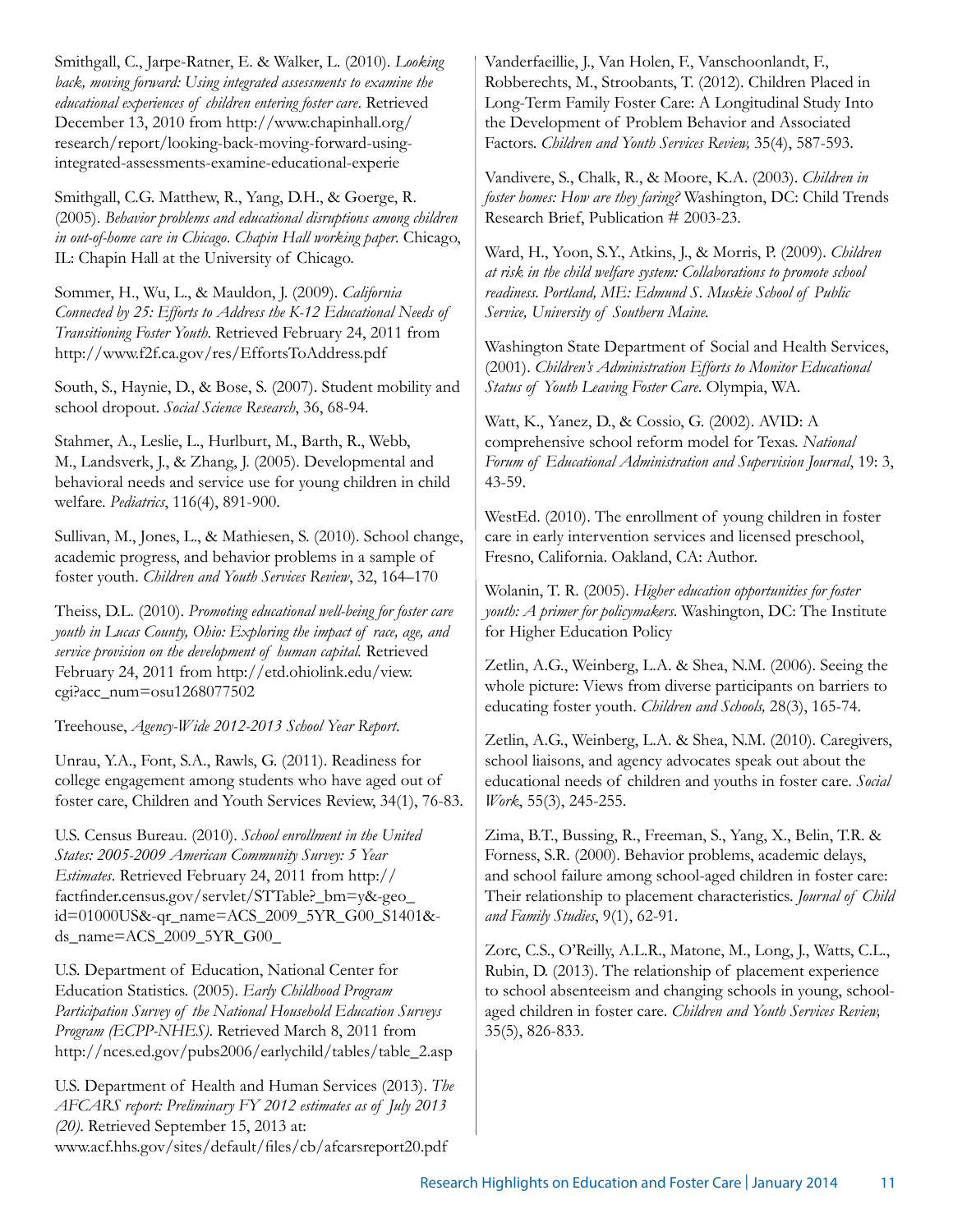# **ENDNOTES**

#### Early Childhood Education

<sup>1</sup> Data from the National Study of Child and Adolescent Well Being (NSCAW) was used to determine the extent of developmental problems for 268 children who were 1 to 5 years old and had been in foster care for approximately one year at the time the sample was drawn. Researchers found that 57% had a developmental problem in at least one of three domains: 47% had cognitive delays, 49% had language delays, and 52% had behavioral problems. Forty-two percent of the caregivers of these children reported that their child had been assessed for learning problems, special needs, or developmental disabilities, and 23% had been told that they had a learning problem, special need, or developmental disability. However, only half of the children identified as having learning problem, special need, or developmental disability had an Individualized Family Service Plan (IFSP) or an Individualized Education Program (IEP). Thirty five percent of these children had been referred by their caseworker for an assessment to identify learning problems or developmental disabilities, 7% had been referred for special education services and 20% had been referred for services to address an emotional, behavioral or attention problem. At the same time, 39% of their caseworkers indicated that the child needed an assessment to identify learning problems or developmental disabilities, 22% indicated that the child needed services for an emotional, behavioral or attention problem and.14% indicated that the child needed special education services. In addition to the children for whom a referral had been made, another 2% to 3% were already receiving special education services or other services to address a developmental problem (Ward, et al., 2009).

- <sup>2</sup> One study that analyzed data for foster children ages two to 24 months old found that nearly six in ten were at high risk for neurological or cognitive developmental impairments (Vandivere, et al., 2003).
- <sup>3</sup> In a study of Illinois children who entered foster care without first receiving in-home services, researchers found that over one third of the 3 to 5 year olds showed evidence of a possible developmental delay in at least one of the following domains: visual-motor adaptive, language and cognition, fine or gross motor, personalsocial, or problem solving. Fourteen percent of the 3- to 5-year olds were identified as having behavior problems ranging from lack of focus to aggressiveness (Smithgall, et al., 2010).
- <sup>4</sup> An Oregon Social Learning Center study found that

foster children entering kindergarten showed large prereading skills deficits, with average scores in the 30th to 40th percentile (Pears, Heywood, Kim, Fisher, 2011).

- <sup>5</sup> A study using data from the National Survey of Child and Adolescent Well-Being divided a sample of infants who entered foster care into three groups based on their living arrangement 66 months after the initial baseline survey of children in the study. The three groups were children who remained in foster care, children who were reunited with their birth parents, and children who were adopted. The group of children still in foster care at age 5-6 showed worse developmental outcomes than the other two groups for measures of social skills, math, and reading (Lloyd & Barth, 2011).
- <sup>6</sup> A study that analyzed data from the National Survey of Child and Adolescent Well Being for 641 children who were less than six years old and in foster care when the first wave of data was collected found that had nearly half had scores on measures of cognitive, behavioral, and social skills that would make them eligibility for early intervention services. However, their caregivers reported that just over one third of these children had received any type of service to address their developmental and behavior problems during the past year. Children at risk for delays in 2 or more domains were more likely to have received services than children at risk in 0 or 1, and children ages 3 to 5 were more than twice as likely to have received services as children ages 0 to 2 (Stahmer et al., 2005).
- In a study of Illinois children who entered foster care without first receiving in-home services, researchers found that while over one third of the 3 to 5 year olds showed evidence of a possible developmental delay in at least one domain, only 14% were receiving early intervention services when they entered foster care (Smithgall, et al., 2010).
- <sup>8</sup> The National Center for Education Statistics (2005) determined that 19 percent of children birth through age 5 not yet in kindergarten who were in families with a household income of \$25,000 or less participated on a weekly basis in Head Start or Early Head Start.
- <sup>9</sup> The National Study of Child and Adolescent Well Being indicates that only 6 percent of children in foster care under age 6 are enrolled in Head Start (Vandivere, 2003). Between 1991 and 2005, the percentage of all children ages three to four participating in a Head Start program remained fairly constant, ranging between 9 and 11 percent, and was at 9 percent in 2005 (Child Trends, 2010).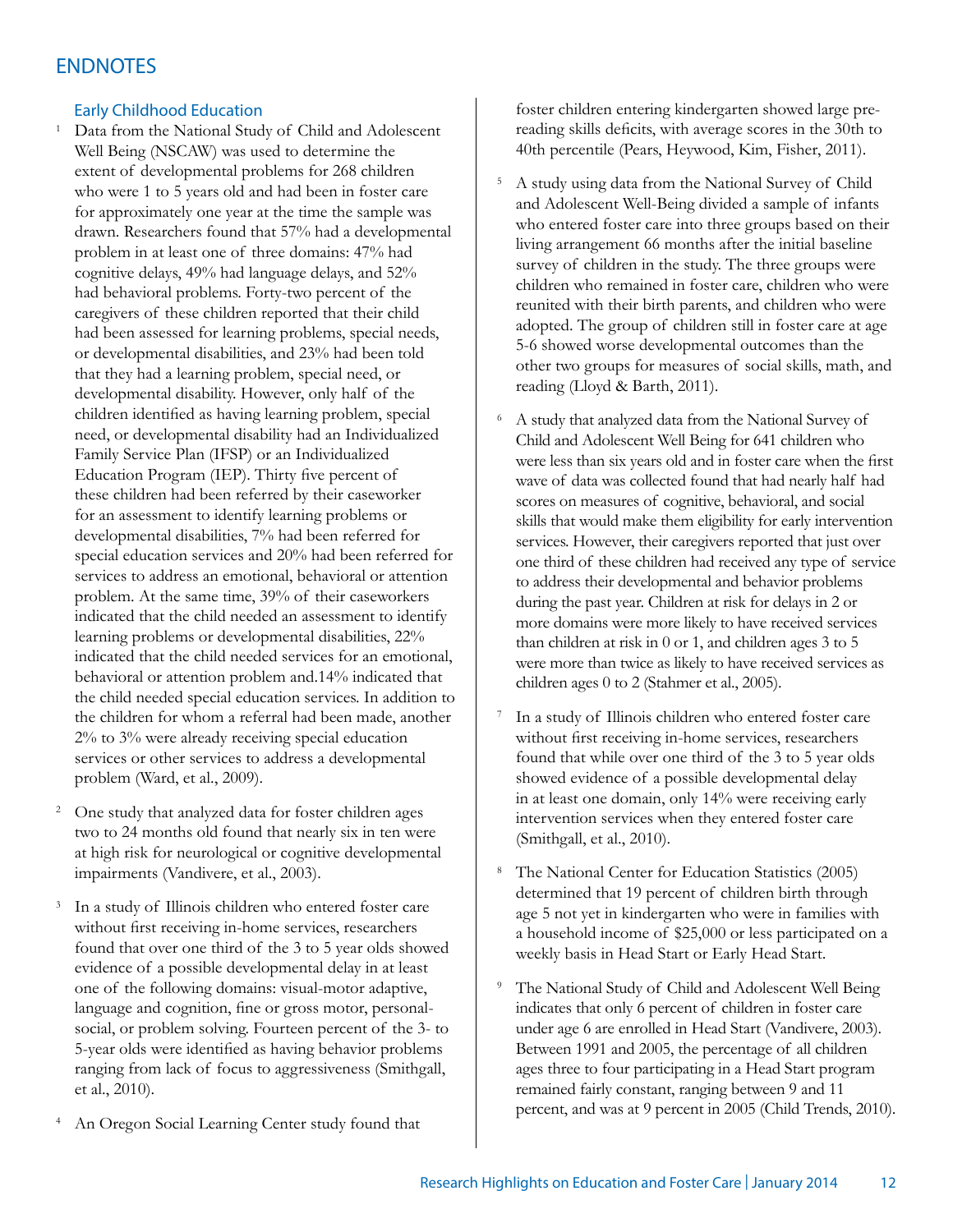- <sup>10</sup> Shea, Weinberg, Zetlin, 2011.
- <sup>11</sup> Pears, Kim, Fisher, 2012.
- <sup>12</sup> Lewis-Morrarty, Dozier, Bernard, Terracciano, Moore, 2012.
- <sup>13</sup> Illinois Department of Children and Family Services, Procedures 314, Educational Services, February 27, 2007 – P.T. 2007.03, retrieved on Nov. 12, 2013 from www. state.il.us/dcfs/docs/ocfp/procedures\_314.pdf.

### School Mobility

- <sup>14</sup>Four focus groups conducted in California with representatives from child welfare, education and other agencies as well as foster youth and caregivers identified living arrangement instability resulting in frequent school changes as a major problem (Zeitlin, Weinberg, & Shea, 2006).
- 15A focus group consisting of schools liaisons from one California school district identified the lack of stability in the lives of foster children, including school stability, as the most serious problem facing students in foster care (Zetlin, Weinberg, & Shea, 2010).
- 16More than one-third of the 17 and 18 year old foster youth in the Midwest Study had experienced five or more school changes related to their being in foster care (Courtney, Terao, & Bost, 2004).
- <sup>17</sup>Two thirds of the Casey National Alumni Study participants (ages 20 to 51) had attended three or more different elementary schools and one third reported having attended at least five. Nearly two-thirds of the Northwest Alumni Study participants (ages 20 to 33) had experienced seven or more school changes during their elementary and secondary school years (Pecora, et al., 2006).
- 18Foster youth who entered an educationally oriented residential facility between October 2001 and June 2005 and had been in foster care for an average of nearly seven years reported a mean of 6 school changes (after accounting for normative changes) while they were in care (Sullivan et al., 2010).
- 19A study of foster children in 7 states found that more than half changed schools upon entering foster care (data were not available for 15%) but more than two thirds remained in the same school during the six-month study period (data were not available for 4%) (National Foster Care Review Coalition, 2009 [data on school changes after foster care entry were only available for 28% of children]).
- <sup>20</sup> In a New York City study, three quarters of the 8 to 21 year old foster youth who were interviewed in 2000 had not remained in their school of origin upon entering

foster care and almost two thirds had transferred to a new school in the middle of the school year (Advocates for Children of New York, 2000).

- <sup>21</sup>PolicyLab's Children's Stability and Well-being (CSAW) study found that study participants in Philadelphia, on average, attended 2.7 different schools within the two year study period (Zorc, O'Reilly, Matone, Long, Watts, Rubin, 2013).
- <sup>22</sup>A study by the Center for Social Services Research and the Institute for Evidence-Based Change showed that three-quarters of California foster youth changed schools the year that they entered foster care compared to only 21% of the comparison group (Frerer, Sosenko, Pellegrin, Manchik, Horowitz, 2013).
- <sup>23</sup>New York City children who entered foster care between 1995 and 1999 were more than twice as likely to have changed schools during the year after entering foster care as compared to the year before (Conger & Rebeck, 2001).
- <sup>24</sup>During the 2001 through 2003 school years, elementary school-aged foster children in the Chicago Public Schools were more than twice as likely to change schools as students who had no history of child welfare services involvement. School mobility was especially high among children who entered foster care during the school year, with over two-thirds experiencing a school change. Among those children who entered foster care in 2008 without first receiving in-home services, over one-half of the 6- to 10-year olds and almost two-thirds of the 11- to 17-year-olds had changed schools at least once within the past two years (excluding normative transitions from elementary to high school) (Smithgall, Jarpe-Ratner, & Walker, 2010).
- <sup>25</sup> In a study conducted in San Mateo County, CA, between the 2003-04 and 2007-08 academic years, 17% of the dependent youth (i.e., youth in foster care as well as youth who remained in their home or were returned to home while in the court's custody) left school midyear compared to only 2% of non-dependent youth in the same school districts (Castrechini, 2009).
- <sup>26</sup> In a WestEd study of California foster youth, two-thirds of foster youth stayed in the same school over the course of a school year compared to 90% of non-foster youth from low socio-economic backgrounds. In addition, approximately 10% of foster youth went to three or more schools over the course of the school year as opposed to only 1% of non-foster youth from low socio-economic backgrounds (Barrat & Berliner, 2013).
- <sup>27</sup> In one study, it was found that with each school change, a child falls further behind. This outcome was found even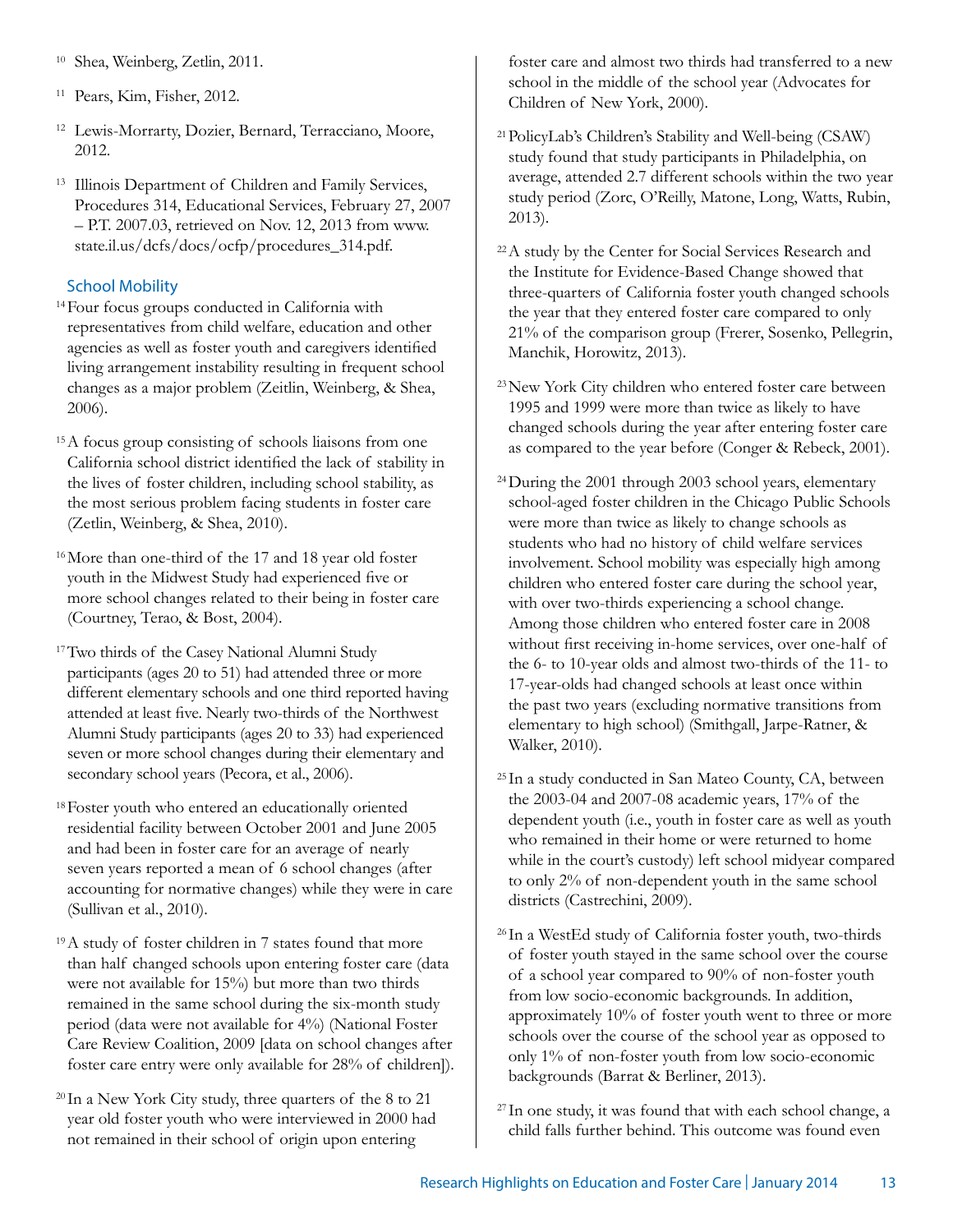after family socioeconomic status and other demographic factors associated with both academic achievement and school mobility were taken into account (Kerbow, 1996).

- <sup>28</sup> A meta-analysis of the relationship between school mobility and school performance found negative effects on both reading and math achievement as well as positive effects on dropping out (Reynolds, Chen, & Herbers, 2009).
- <sup>29</sup>Dependent youth (i.e., youth in foster care as well as youth who had remained in their homes or been returned to homes while in the court's custody) in the San Mateo County study were more than twice as likely not to be proficient in the English language and more than twice as likely not to be proficient in math as their non-dependent peers. The dependent youth also earned, on average, 14 fewer credits per year (Castrechini, 2009).

<sup>30</sup>Compared to Chicago Public Schools students who had no history or child welfare services involvement, foster children in grades 3 through 8 were, on average, more than one year behind in reading in 2003, although controlling for demographic and school characteristics reduced the gap to just over half a year. The foster children were also more likely to score in the bottom quartile on the reading portion of the Iowa Test of Basic Skills (ITBS), but 44% had also scored in the bottom quartile prior to their placement in foster care (Smithgall, et al., 2004).

- <sup>31</sup> In 2000, Washington State foster children and youth in grades 3, 6 and 9 scored 16 to 20 percentile points below their 3rd, 6th and 9th grade peers who were not in foster care on state achievement tests for reading and math (Burley & Halpern, 2001).
- 32On average, the 17 and 18 year old Midwest Study participants were reading at a seventh grade level (Courtney, et al., 2004).
- <sup>33</sup>A study by the Center for Social Services Research and the Institute for Evidence-Based Change showed that over a three-year period, California foster youth performed worse than a comparison group on standardized tests in math and English, and saw fewer gains over this period (Frerer, Sosenko, Pellegrin, Manchik, Horowitz, 2013).
- <sup>34</sup>A California study conducted by WestEd showed that the standardized testing achievement gap between foster youth and the general population is similar to that seen with English language learners and students with disabilities. Furthermore, the test scores for foster youth were consistently worse than those of students from low socio-economic backgrounds (Barrat & Berliner, 2013).
- <sup>35</sup>A Chapin Hall study of children in Illinois who enter

foster care without first receiving in-home services found that among children ages 6 to 10 with at least one school change in the past 2 years, 36% were behind or underperforming compared to 56% of those with no school change. Of children ages 11 to 17, 56% were behind or underperforming as compared to 61% of children with no school changes. The researchers concluded that in many cases, children who were doing well before transferring continue to do well after transferring and those who were struggling continue to struggle (Smithgall, Jarpe-Ratner, & Walker, 2010).

- 36Studies have found that highly mobile children score lower than stably housed children on standardized tests in reading, spelling, and math (Obradovic, et al., 2009; Rafferty, et al., 2004; Rubin, et al., 1996).
- <sup>37</sup>A review of studies on school mobility and education success found that moves occurring in elementary school and high school were associated with more detrimental effects on reading and math achievement than moves in middle school (Reynolds, Chen & Herbers, 2009).

38South et al., 2007.

- <sup>39</sup>*Promoting Development of Resilience Among Young People in Foster Care,* Jim Casey Youth Opportunities Initiative, 2012.
- 40Pecora et al., 2006; this analysis was limited to foster youth who were at least 17 years and 3 months old when they left care.
- 41H.R. 6893 (110th): *Fostering Connections to Success and Increasing Adoptions Act of 2008*.
- 42To learn more details about states using these various strategies, see Legal Center for Foster Care and Education (2011). Fostering Connections Implementation Toolkit. www.fostercareandeducation.org/portals/0/ dmx/2013/02/file\_20130221\_140202\_KrW\_0.pdf

## School Enrollment

- <sup>43</sup>One-fifth of the 11 to 17 year olds of the Illinois children who entered foster care without first receiving in-home services were either not enrolled in school or had been absent for so long that they were effectively not enrolled. Many of these youth had become disengaged from school and remained disengaged after entering foster care (Smithgall, et al., 2010).
- 44Approximately half of the caregivers of school-aged foster children in nine San Francisco Bay Area counties who were interviewed in 2000 had to enroll their foster child in school, and 12% of those caregivers had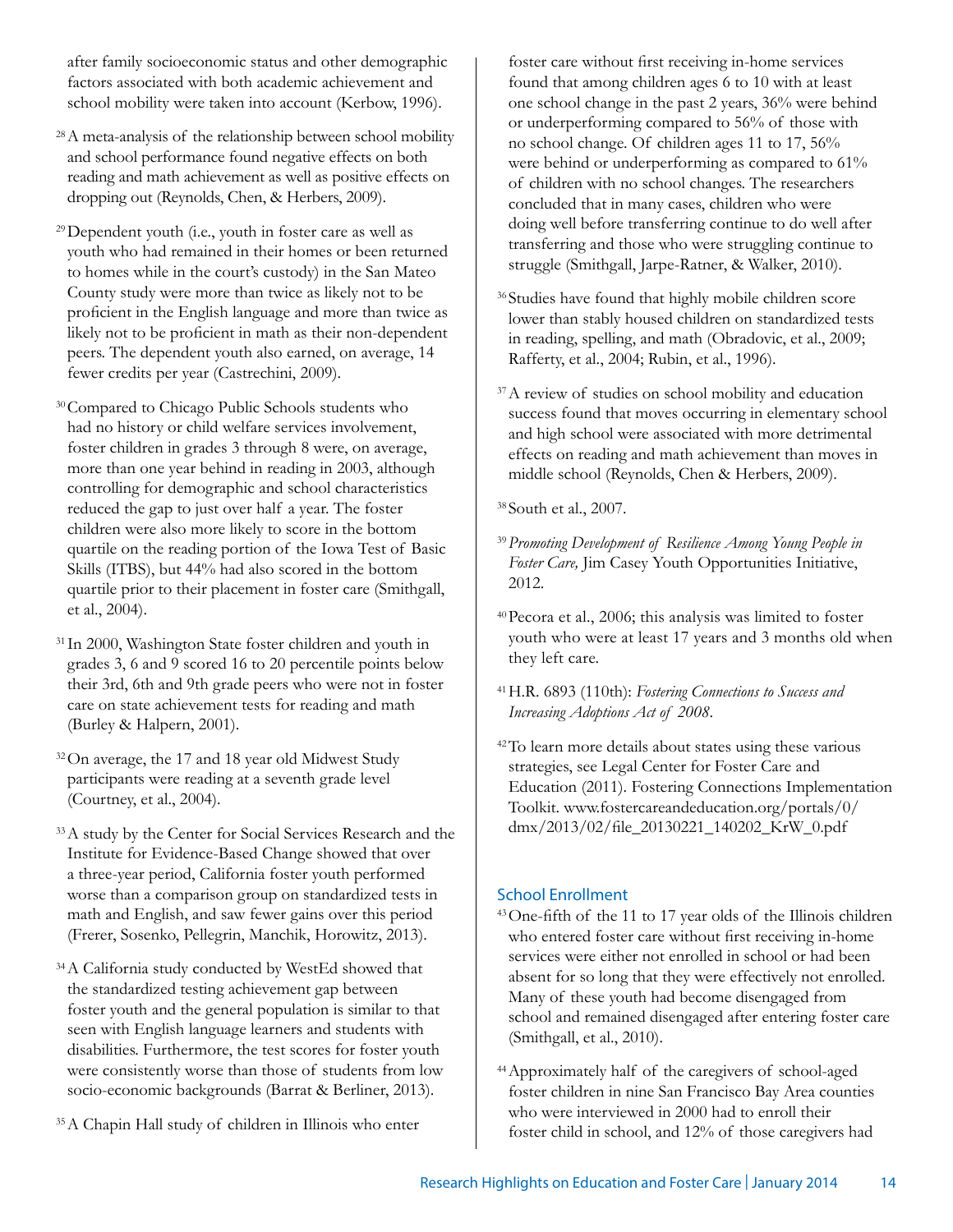experienced enrollment delays of at least two weeks (Choice, et al., 2001 [response rate; 28%]).

- 45Forty-two percent of the 8 to 21 year New York City foster youth who were interviewed in 2000 had experienced a delay in school enrollment while in foster care, and nearly half of those who experienced a delay attributed it to lost or misplaced school or immunization records (Advocates for Children in New York, 2000).
- <sup>46</sup>More than three quarters of the California group home operators who were surveyed in 2000 reported that educational records for foster children in group homes are either "frequently" or "almost always" incomplete, 60% reported that the transfer of educational records is "frequently" or "almost always" delayed when youth change schools or group home placements, three quarters reported that youth recently placed in group homes experience long delays when attempting to enroll in public school, and more than two thirds reported that educational placement decisions were "frequently" or "almost always" compromised by incomplete school records (Parrish, et al. 2001 [response rate: 48%]).
- 47Failure to immediately enroll foster children in their new school when they change schools during the school year was a major problem identified by the four focus groups conducted in California with representatives from child welfare, education and other agencies as well as foster youth and caregivers (Zetlin, Weinberg, & Shea, 2006).

48H.R. 6893 (110th): *Fostering Connections to Success and Increasing Adoptions Act of 2008*.

49S. 3472 (112th): *Uninterrupted Scholars Act (USA).* (2012).

## School Attendance

- <sup>50</sup>A Chapin Hall study of children in Illinois who enter foster care without first receiving in-home services found that about one-third (30.2%) of the 6- to 10-year old children entering foster care missed more than 10 days of school during the past semester or grading period. Some had missed as many as 40 days. Family problems were the principal reasons that children of this age group missed school. Poor school attendance was more prevalent than for younger children. Over half of the children ages 11 to 17 who were enrolled in school at the time they entered foster care had experienced excessive absences (10 days or more) during the previous semester or grading period. The principal reasons for school absences were family problems, running away and hospitalizations (Smithgall, Jarpe-Ratner, & Walker, 2010).
- <sup>51</sup>The CSAW study in Philadelphia showed that students had an average 31% daily absence rate in the two months leading up to placement in foster care (Zorc, O'Reilly,

Matone, Long, Watts, Rubin, 2013).

- <sup>52</sup>A study in San Mateo County, California found that the average absence rate for children and youth in foster care was 12% compared to only 6% for non-dependent youth. The percentage leaving school mid-year was 17% for children and youth in foster care compared to only 2% for non-dependent youth (Castrechini, 2009).
- <sup>53</sup>Children participating in the CSAW study were absent for twice as many days during the school year as the overall student body (Zorc, O'Reilly, Matone, Long, Watts, Rubin, 2013).
- 54One study found a small positive relationship between school transfers and attendance rates for children entering foster care. In this study, the attendance rates of many of the children improved after entry to care. The greatest gains were seen in children who were younger, who remained in care for at least an entire semester after placement, children with stable placements, children placed with foster families or kinship families, and those who entered care as a result of abuse or neglect. Declines or small gains in attendance were seen with children with short stay and those who stayed longer. Higher attendance rates increased math and reading schools, and school transfers had no effect on reading scores and depressed math scores slightly (Conger & Rebeck, 2001).
- <sup>55</sup>Among participants in the CSAW study, children who found permanent placement within 45 days of entering foster care were absent less than other foster children. Children with unstable placements after nine months in care were absent 38% more than children who found permanent placement within 45 days (Zorc, O'Reilly, Matone, Long, Watts, Rubin, 2013).
- 56One study found that children and youth in congregate care entered care with a far lower attendance rate prior to placement in foster care than children in kinship homes prior to placement (69 percent compared to 80 percent) and that attendance rate for children in congregate care decreased by almost 5 percentage points by the semester after foster care placement (Conger & Rebeck, 2001).
- 57A recent study of children placed in treatment foster care (designed for children in foster care with intensive mental, emotional, behavioral, or medical needs) found that these children had attendance rates of at least 90% over the course of two years but the proportion of children with school attendance below 90% for two consecutive years climbed significantly at around age 13. Children in independent living programs had lower attendance ratios than children in other types of services (Larson, 2010).

58Skakalski, Murphy, Whitehill (2013).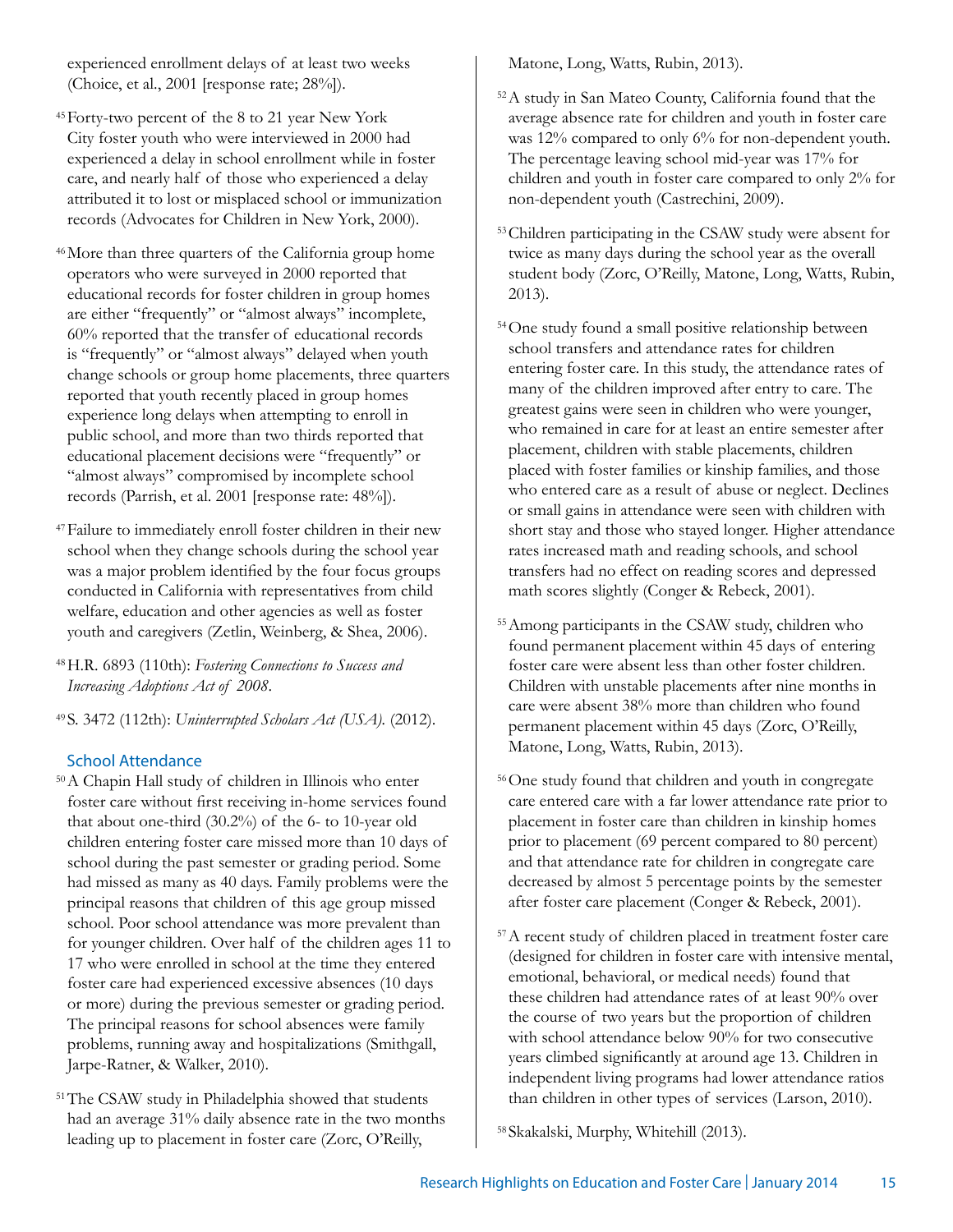## School Behavior Problems

- <sup>59</sup> In a study of Illinois children who entered foster care without first receiving in-home services found that nearly half of the 6 to 10 year olds demonstrated behaviors that were deemed problematic by the school and that two-thirds of the 11 to 17 year olds exhibited problem behaviors, received disciplinary action, or both (Smithgall, Jarpe-Ratner, & Walker, 2010).
- <sup>60</sup>During the 2003-2004 academic year, foster children and youth in the Chicago Public Schools were more than twice as likely as students who had no history of child welfare services involvement to have experienced at least one disciplinary code infraction as students who had no history of child welfare services involvement. Moreover, just over half of the foster youth ages 11 and older and 70% of the foster children ages 6 to 10 who experienced a disciplinary code infraction were involved in at least one violent offense (e.g., fighting, bullying, or battery (Smithgall, et al., 2005).
- <sup>61</sup> According to their self-reports, nearly three quarters of the 15- to 19-year old foster youth in a suburban Missouri county who had been referred for independent living preparation had been suspended, 16% had been expelled, 29% had been involved in a physical fight with other students and 28% had been involved in a verbal fight with a teacher since they entered 7th grade (McMillen et al., 2003).
- <sup>62</sup>The 17- and 18-year old Midwest Study participants were more than twice as likely to report having been given an out-of-school suspension and over three times more likely to report having been expelled than a nationally representative sample of 17 and 18 year olds (Courtney, et al., 2004).
- 63A study in San Mateo County found that close to onethird of youth in foster care for more than 2 years (31.8%) had experienced a suspension and 4.1% of these youth had been expelled. Children in foster care for shorter (less than 6 months) and longer (more than 2 years) periods of time were more likely to be suspended or expelled (Castrechini, 2009).
- <sup>64</sup>Twelve percent of a random sample of Los Angeles County foster children ages 6 to 12 had been suspended and 3% had been expelled. Just over one third of the foster children were rated by their teachers as having classroom behavior problems in the clinical range, only 16% of the foster children who rated by their teachers as having behavior problems were also rated as having behavior problems by their foster parent (Zima, et al., 2000).
- 65One focus group consisting of educational advocates and another consisting of school liaisons, all from California, suggested that failure to adequately address the needs of

foster children led to emotional and behavior problems with which schools do not know how cope (Zeitlin, Weinberg & Shea, 2010).

- 66Felitti, Anda, Nordenberg, Williamson, Spitz, Edwards, Koss, & Marks (1998).
- <sup>67</sup>Copeland, Keeler, Angold, & Costello (2007).
- <sup>68</sup>Cole, O'Brien, Gadd, Ristuccia, Wallace, & Gregory (2005).
- <sup>69</sup>Cole, Eisner, Gregory, & Ristuccia (2013).

## Special Education

- 70A study of special education students in one large city and 32 county school districts were over three times more likely to be diagnosed with an emotional disturbance if they had a history of foster care placement than children who were poor but had no child welfare services involvement (Lee & Jonson-Reid, 2009).
- <sup>71</sup> Just over half of the 11 to 14 year old foster youth and 45% of the 15 to 18 year old foster youth in Lucas County (Toledo), Ohio were identified as having special education needs. Just under one fifth of the 5 to 10 year olds were identified as having special education needs but data were missing for nearly one third (Theiss, 2010).
- 72Though limited in scope, a study of foster children in 7 states found that two-thirds of the children with special education needs (data were not available for 10%) were receiving special education services (National Foster Care Review Coalition, 2010).
- <sup>73</sup>Nearly half of California children in foster care who were placed in group homes or licensed children's institutions (LCI) in 1999 had a special education classification, with emotional disturbance and learning disabilities being the most common. Moreover, these special education students were over 10 times more likely to be enrolled in nonpublic schools special education foster children who were not in group homes or LCI's. Some of this difference can be explained by the fact that more than half of the latter were diagnosed with a learning disability and fewer than one in ten were diagnosed with an emotional disturbance (Parrish, et al., 2001).
- 74Nearly half of the 17 and 18 year old Midwest Study participants reported that they had ever been placed in a special education class (Courtney, et al., 2004). Thirtyeight percent of the Casey National Alumni Study participants reported that they had been enrolled in a special education class (Pecora, et al., 2006).
- 75A study of the educational experiences of foster youth who were, on average, 17.5 years old and had been in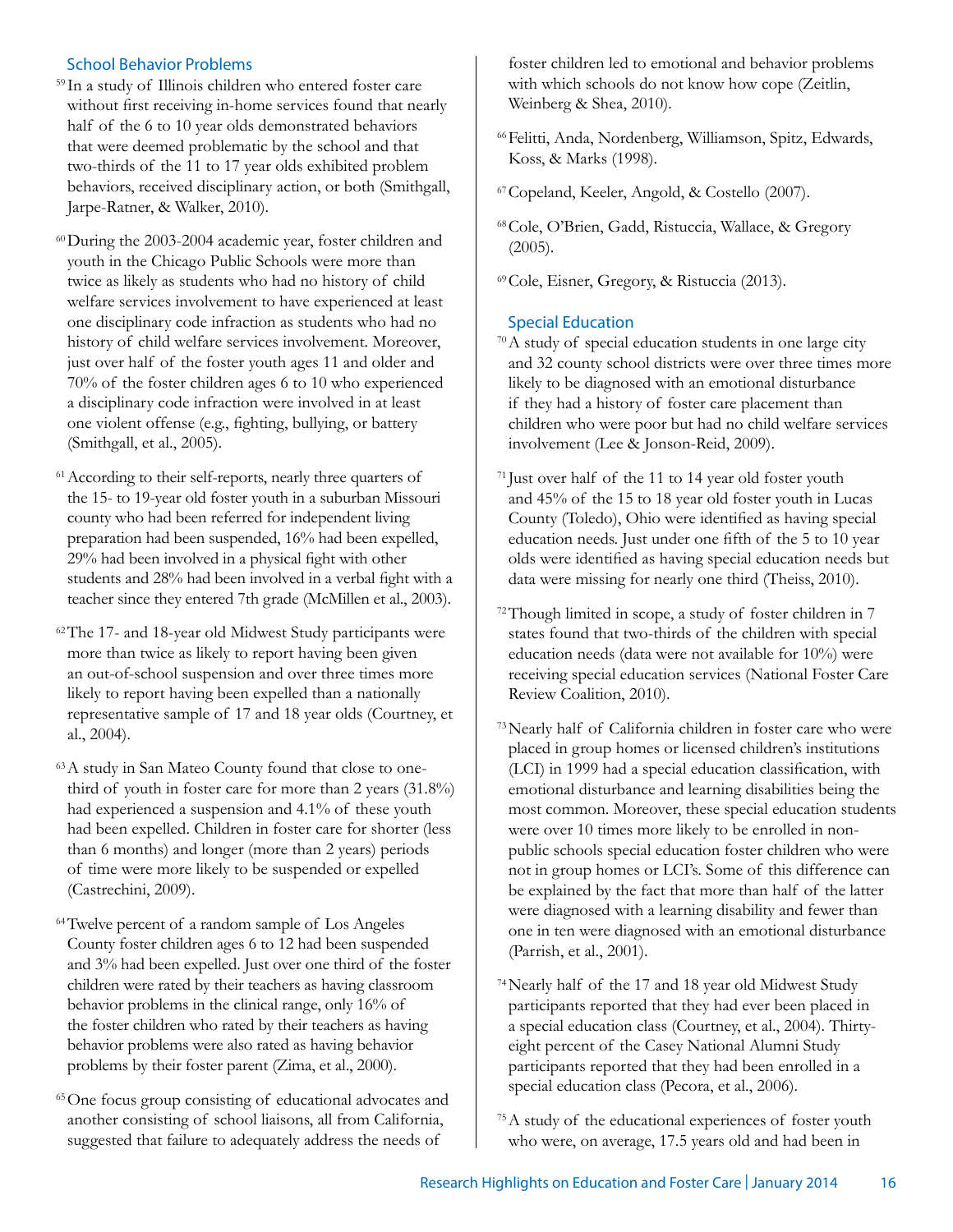foster care for an average of 8 years as of December 1998 found that one third had been placed in special education classes (Shinn, 2003; the response rate was only 38%).

- 76More than one third of the Bay Area caregivers of school-aged foster children in who were interviewed in 2000 reported that their foster child was receiving special education services. However, over two thirds identified their foster child as having some type of special need, with behavioral and emotional problems, learning disabilities, and medical or health problems being the most common (Choice, et al., 2001; the response rate for the telephone survey was only 28%).
- <sup>77</sup>Dependent youth (i.e., youth in foster care as well as youth who had remained in their homes or been returned to homes while in the court's custody) in the San Mateo County study were 2.5 times more likely to be receiving special education services as non-dependent youth in the same school districts (Castrechini, 2009).
- <sup>78</sup> In 2000, Washington State foster children in grades 3, 6 and 9 were two and a half to three times more likely to be enrolled in special education programs than the average 3rd, 6th and 9th grader (Burley & Halpern, 2001).
- <sup>79</sup> In 2003, foster children in the Chicago Public Schools were three and a half times more likely to have a special education classification than students in grades one through eight who had no history of child welfare services involvement even after controlling for demographic and school characteristics. Moreover, foster children who had a special education classification were much more likely than students with a special education classification but no history of child welfare services involvement to be classified as having an emotional or behavioral disorder (Smithgall, et al., 2004).
- <sup>80</sup>Children in foster care and in special education in a large urban Oregon school district changed schools more frequently and were in more restrictive settings than special education students who were not in foster care. Moreover, the Individualized Education Plans of the foster youth were of poorer quality and less likely to include goals related to postsecondary education or to the development of independent living skills than those of special education students not in foster care. The foster youth were also less likely than other special education students to have an advocate present during their transition planning meetings (Geenen & Powers, 2006).
- <sup>81</sup>Two focus groups consisting of California foster parents and relative caregivers identified the failure of schools to acknowledge their children's needs for services to address learning or behavior problems and to provide their children with more intensive supports as ongoing

problems (Zetlin, Weinberg & Shea, 2010).

- <sup>82</sup>California school liaisons who participated in the focus group suggested that some of the problems that resulted in foster children being referred for special education services may be due to the emotional trauma or frequent school changes they have experienced rather than to learning disabilities (Zetlin, Weinberg, & Shea, 2010).
- <sup>83</sup>Petrenko, Culhane, Garrido, Taussig, 2011.
- <sup>84</sup>Powers, Geenen, Powers, Pommier-Satya, Turner, Dalton, Drummond, Swank, 2012.

## High School Completion

- <sup>85</sup> Just over one third of Washington State foster youth who exited care at age 18 or older between January and June 2000 had a high school diploma or GED (Washington State Department of Social and Health Services, 2001).).
- 86A study of the educational experiences of Illinois foster youth who were, on average, 17.5 years old and had been in foster care for an average of 8 years found that one fifth had dropped out of school (Shinn, 2003; the survey response rate, however, was only 38%)
- 87Based on a review of studies conducted between 1995 and 2005, Wolanin (2005) estimated that about half of foster youth complete high school by age 18 compared to 70% of youth in the general population and that GED completion rates for youth in foster care ranged between 5% and 29%.
- 88Washington State 11th graders who had a history of foster care placement and enrolled in 12th grade the following year were one third less likely to complete high school at the end of that 12th grade year than their peers who had no foster care history (Burley & Halpern, 2001).
- <sup>89</sup>Fourteen year old Chicago Public Schools students who were in foster care in September 1998 were half as likely to have graduated from high school five years later as their peers who had no history of child welfare services involvement. In addition, the likelihood of dropping out was nearly twice as high for the youth in foster care, even after controlling for demographic characteristics, school characteristics and academic performance in elementary school (Smithgall, et al., 2004).
- 90By age 21, 77% of the Midwest Study participants had a high school diploma or GED compared to 89% of 21 year olds in a nationally representative sample (Courtney, et al., 2007).
- <sup>91</sup>A California study conducted by WestEd shows that the graduation rate for 12th-grade foster youth was 58% compared to 84% for all 12th-grade students in the state.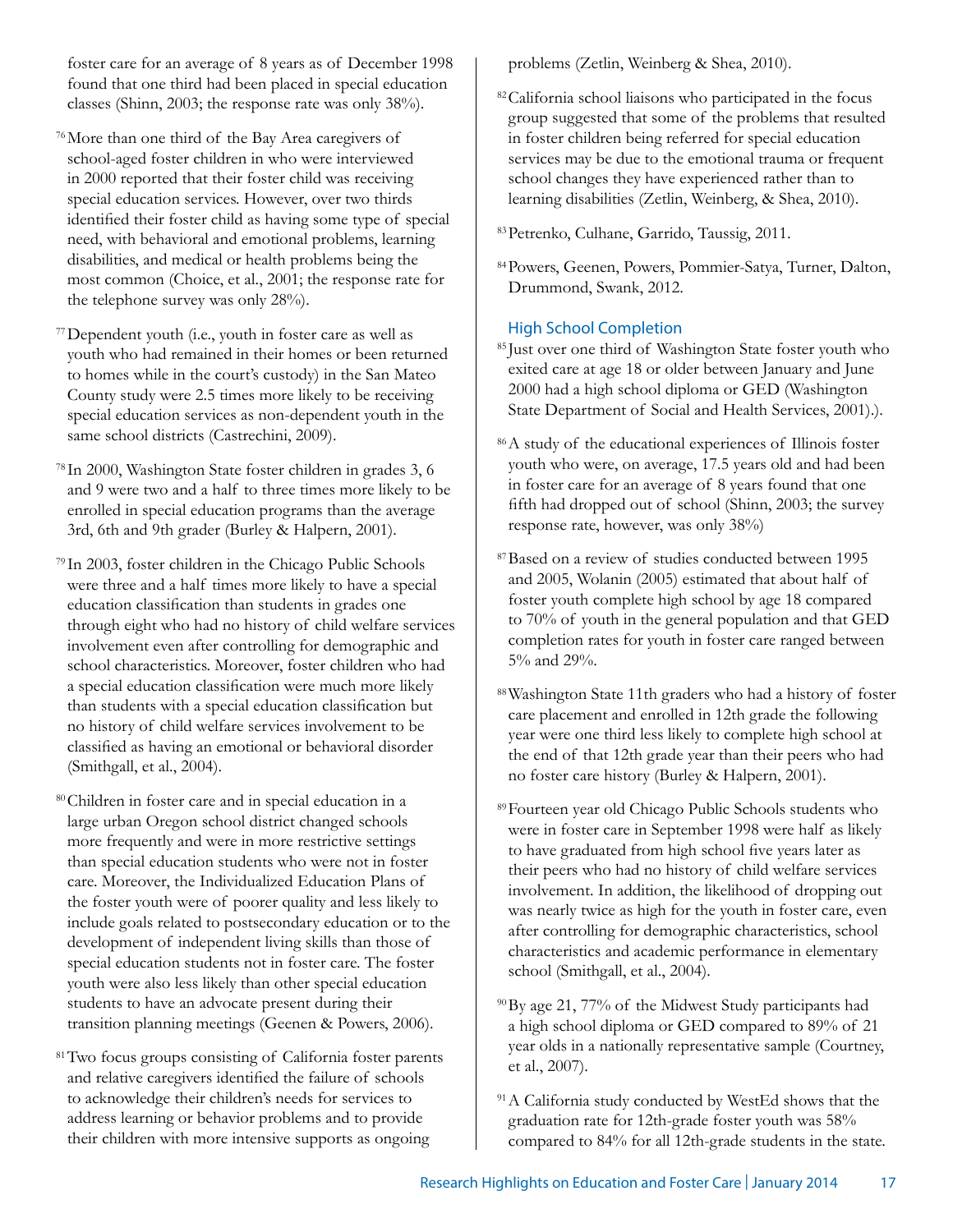The graduation rate for foster youth is the lowest of any at-risk group examined in the study (Barrat & Berliner, 2013).

- <sup>92</sup> This report calculated that raising the graduation rate of one year's cohort of youth aging out of foster care to the national average would result in increased earnings and tax revenues totaling over \$2 billion and an estimated impact in excess of \$61,000,000 in the first year alone. (Jim Casey Youth Opportunities Initiative, 2013).
- 93 Twelve percent of Washington State students who had been in foster care at any time after their 16th birthday and were expected to graduate at the end of the 2004-05 to 2006-07 school years graduated from high school one year later than expected (Burley, 2009).
- 94Nearly 45% of the 8 to 21 year children and youth in foster care in New York City public schools who were interviewed in 2000 reported being retained at least once (Advocates for Children, 2000).
- <sup>95</sup>More than one third of the Casey National Alumni Study participants reported that they had repeated a grade (Pecora, et al., 2006).
- <sup>96</sup> Dependent youth (i.e., youth in foster care as well as youth who had remained in their homes or been returned to homes while in the court's custody) in the San Mateo County study were twice as likely to be retained as non-dependent youth in the same school districts (Castrechini, 2009).
- 97Between 2000 and 2003, elementary school-aged foster children in the Chicago Public Schools were retained at nearly twice the rate as students with no history of child welfare services involvement (Smithgall, et al, 2004).
- <sup>98</sup> In 2000, children in foster care in Washington State were, on average, about twice as likely as their 3rd, 6th, and 9th grade peers who were not in foster care to have been in the same grade for more than one year (Burley & Halpern, 2001).
- <sup>99</sup>Thirteen percent of a random sample of Los Angeles County foster children ages 6 to 12 who were in care between July 1996 and March 1998 had repeated at least one grade (Zima, et al., 2000).
- <sup>100</sup> The 17 and 18 year old Midwest Study participants were 1.7 times more likely to report that they had repeated a grade than a nationally representative sample of 17 and 18 year olds (Courtney, et al., 2004).
- <sup>101</sup> In 2003, foster children in the Chicago Public Schools were nearly twice as likely to be old for grade as third through eighth graders with no history of children welfare services involvement even after controlling for

demographic and school characteristics (Smithgall, et al., 2004).

<sup>102</sup> Almost half of the foster youth who entered an educationally oriented residential facility between October 2001 and June 2005 were, based on their age, behind their expected grade in school and nearly one third reported having repeated a class due to failing grades (Sullivan et al., 2010).

<sup>103</sup> Alexander, Entwhistle & Kabbani, 2001; Jimerson, 2001.

- <sup>104</sup> The odds of completing high school were 1.8 times higher for foster care alumni in the Casey National Alumni Study if they had experienced one fewer placement change per year and 3.1 times higher if they had experienced two fewer placement changes per year (Pecora et al., 2006; this analysis was limited to foster youth who were at least 17 years and 3 months old when they left care).
- <sup>105</sup> Researchers reported that the odds of graduating from high school among foster care alumni in the Northwest Study were 4.6 times higher if they had experienced a low rate of placement change (i.e., less than .5 per year) and 2.7 times higher if they had experienced a moderate rate of placement change (i.e., .50 to .99 per year) than if they had experienced a high rate of placement change (i.e., at least 1 per year). In addition, their odds of graduating from high school were twice as high if they had experienced 6 or fewer school changes than if they had experienced 10 or more (Pecora et al., 2009).
- <sup>106</sup> The rate of high school completion for foster care alumni in both the Northwest Alumni Study and the Casey National Alumni Study was comparable to the 2008 high school completion rate of 85% among 18 to 24 year olds in the general population. However, 29% of the Northwest Alumni Study participants and 19% of the Casey National Alumni Study completed high school with a GED rather than a high school diploma compared to 6% of 18 to 24 year olds in the general population (Pecora, et al, 2005; Pecora, et al., 2006).
- <sup>107</sup> American Indian/Alaskan Native foster care alumni were about as likely to complete high school as non-Hispanic White alumni in the Casey National Alumni Study but were significantly less likely to have a high school diploma and significantly more likely to have a GED (O'Brien, et al., 2010).
- <sup>108</sup> Although the African American foster care alumni in the Casey National Alumni Study were about as likely to have completed high school as their non-Hispanic White counterparts, they were significantly less likely to have completed high school with a regular diploma (Harris, et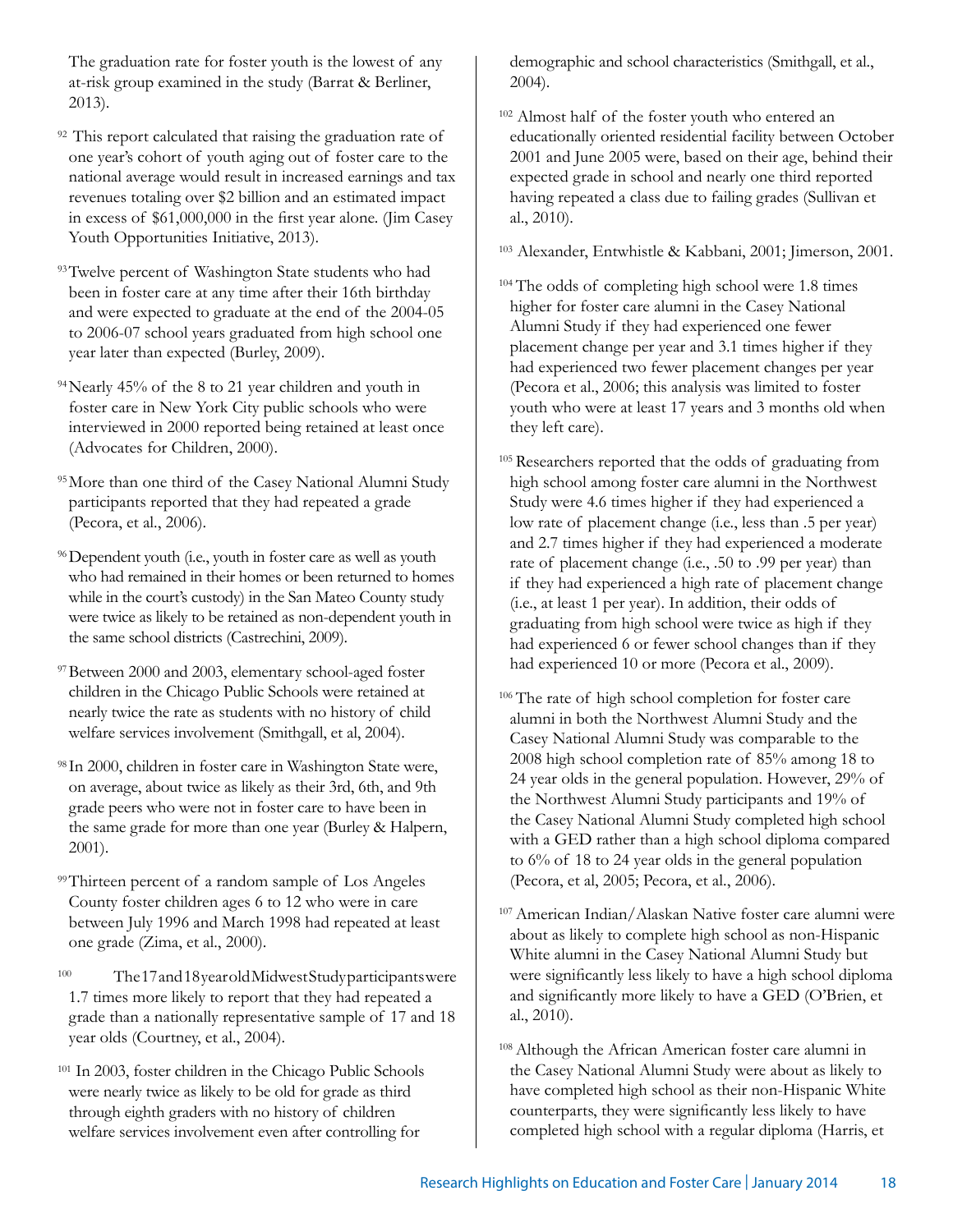al., 2009).

- <sup>109</sup> Likewise, African American foster care alumni in the Northwest Study were significantly more likely to have completed high school than their non-Hispanic White counterparts, but significantly less likely to have a high school diploma (Dworsky, et al., 2010).
- <sup>110</sup>Boesel, Alsalam, & Smith, 1998; Heckman, Humphries, Mader, 2010; Bozick & DeLuca, 2005: Grubb, 1999; Smith, 2003.
- <sup>111</sup> Maine Public Law Chapter 451, H.P. 1296 L.D. 1860. An Act to Implement the Recommendations of the Task Force To Engage Maine's Youth Regarding Successful School Completion. Sec. 1. 20-A MRSA §257, sub-§4.
- 112Treehouse, *Agency-Wide 2012-2013 School Year Report*.

## Post Secondary Education

- <sup>113</sup> Eighty four percent of the 17 and 18 year old Midwest Study participants aspired to complete some college and 71 percent aspired to graduate (Courtney, et al., 2004).
- 114 Seventy percent of the 15 to 19 year old foster youth in Missouri who had been referred for independent living preparation aspired to attend college (McMillan et al., 2003).
- 115Based on a review of studies from 1995 through 2000, Wolanin (2005) estimated that approximately 20% of foster youth who graduate from high school attend college compared to 60% of high school graduates in the general population.
- 116Only 11% of the youth in foster care in Washington State who were in the high school classes of 2006 and 2007 were enrolled in college during both the first and second year after expected high school graduation. By comparison, 42% of Washington State high school students in the class of 2006 enrolled in college during the first year after they were expected to graduate from high school and 35% were enrolled in college during both the first and second year after graduating from high school (Burley, 2009).
- 117Forty three percent of foster care alumni in the Northwest Alumni Study had completed any postsecondary education and almost half of the foster care alumni in the Casey National Alumni Study participants had completed at least some college. However, only 2% of the former and 9% of the latter had at least a bachelor's degree (Pecora, et al., 2006; Pecora, et al., 2005).
- <sup>118</sup> 47% of participants in the Midwest study had completed at least one year of college at age 26, but only 8% had

obtained a postsecondary degree. By comparison, 46% of 26 year olds in the nationally representative National Longitudinal Study of Adolescent Health sample had obtained a two or four year degree. (Courtney et al., 2011).

- 119Foster care alumni who entered postsecondary education in 1995 and were first-time undergraduates, were as likely to attend four-year institutions as other first time undergraduates and more likely to be enrolled fulltime. However, they were half as likely to have earned a degree or certificate during the six-year study period as their nonfoster peers (Davis, 2006).
- <sup>120</sup>One study using administrative data from Michigan State University showed that former foster youth were more likely to drop out of college compared to a comparison group of youth who were never in foster care but were from low-income backgrounds and were first generation college students. The study showed that 34% of former foster youth dropped out before earning a degree compared to 18% for the comparison group (Day, Dworsky, Fogarty, Damashek, 2011).
- <sup>121</sup> In this exploratory cross-sectional survey, 81 former foster youths' readiness for college were measured as well as their first semester academic performance (Unrau, Font, Rawls, 2011).
- 122Midwest Study participants from Illinois, who were allowed to remain in foster care until age 21, were 1.7 times more likely to have completed at least one year of college by age 23 or 24 than their counterparts from Iowa and Wisconsin, where that option did not exit. However, the Illinois study participants were no more likely to have a college degree (Courtney et al., 2010).
- 123The odds of enrolling in college were 4.6 times higher for Washington State foster youth who participated in a mentoring program than for non-mentored peers with similar characteristics even after controlling for other factors (Burley, 2009).
- 124The odds of graduating from college were 3.7 times higher for foster care alumni in the Northwest Study if they had experienced 6 or fewer school changes than if they had experienced 10 or more (Pecora, et al., 2009).
- <sup>125</sup> American Indian/Alaskan Native foster care alumni in the Casey National Alumni Study were about as likely as their non-Hispanic White counterparts to have any postsecondary education, they were significantly less likely to have graduated from college (O'Brien, et al., 2010).
- <sup>126</sup> In the Casey National Alumni Study, there were no significant differences in postsecondary educational outcomes between the non-Hispanic White and African American alumni (O'Brien, et al., 2010).